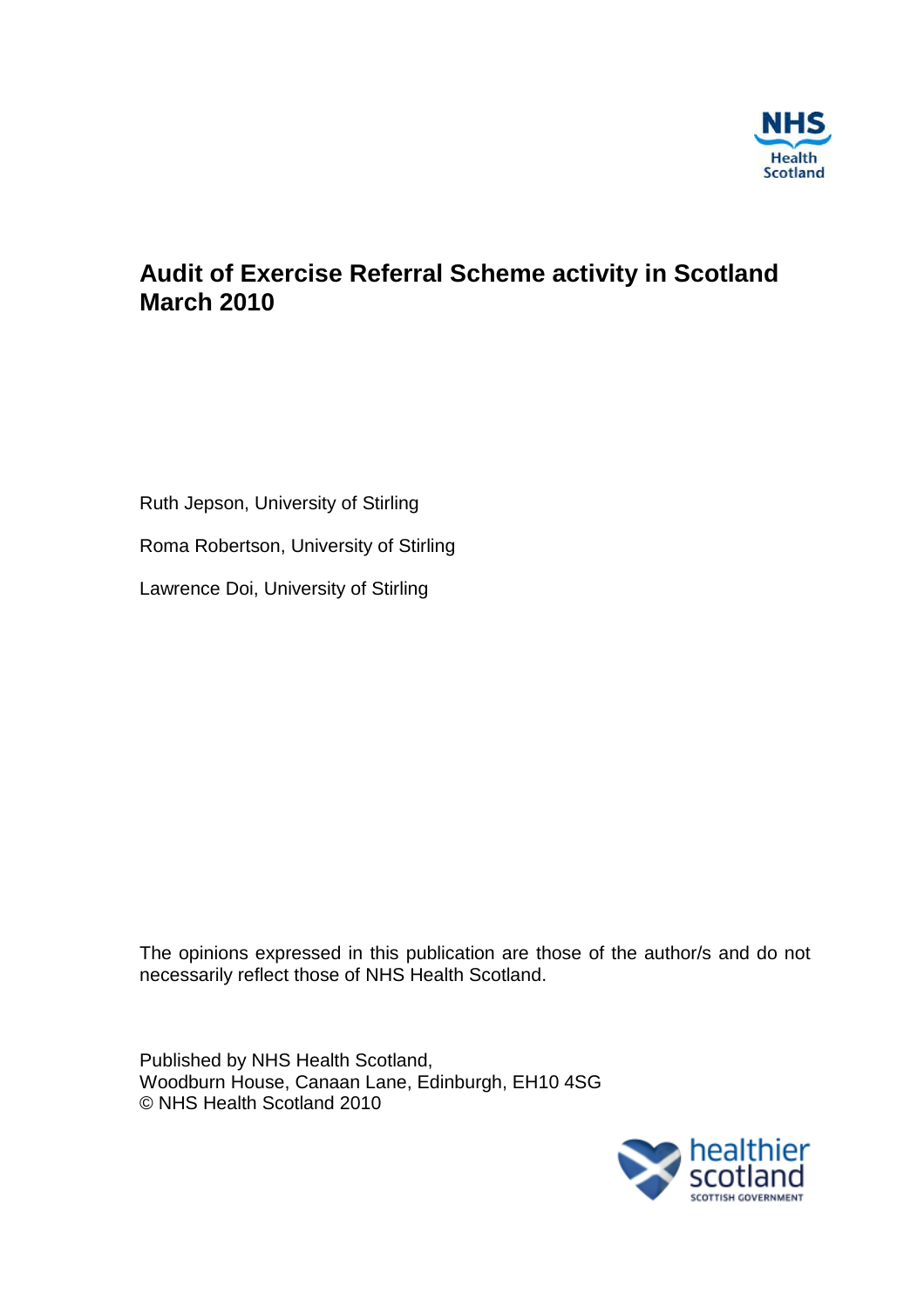## **Table of Contents**

| 2.1.1 Validating and checking information about the number of schemes .4 |  |
|--------------------------------------------------------------------------|--|
|                                                                          |  |
|                                                                          |  |
|                                                                          |  |
|                                                                          |  |
| 3.1 Geographical location and coverage of exercise referral schemes 6    |  |
|                                                                          |  |
|                                                                          |  |
|                                                                          |  |
|                                                                          |  |
|                                                                          |  |
| 3.2.1 General primary care population 'at risk' of chronic diseases 10   |  |
| 3.2.2 People with mental health problems in primary care10               |  |
| 3.2.3 People with mental health problems in secondary care 10            |  |
|                                                                          |  |
|                                                                          |  |
|                                                                          |  |
|                                                                          |  |
|                                                                          |  |
|                                                                          |  |
|                                                                          |  |
|                                                                          |  |
|                                                                          |  |
| Appendix 1: Names of the schemes in each of the health board areas14     |  |
| Appendix 2: Schemes involving leisure centres by LA area 18              |  |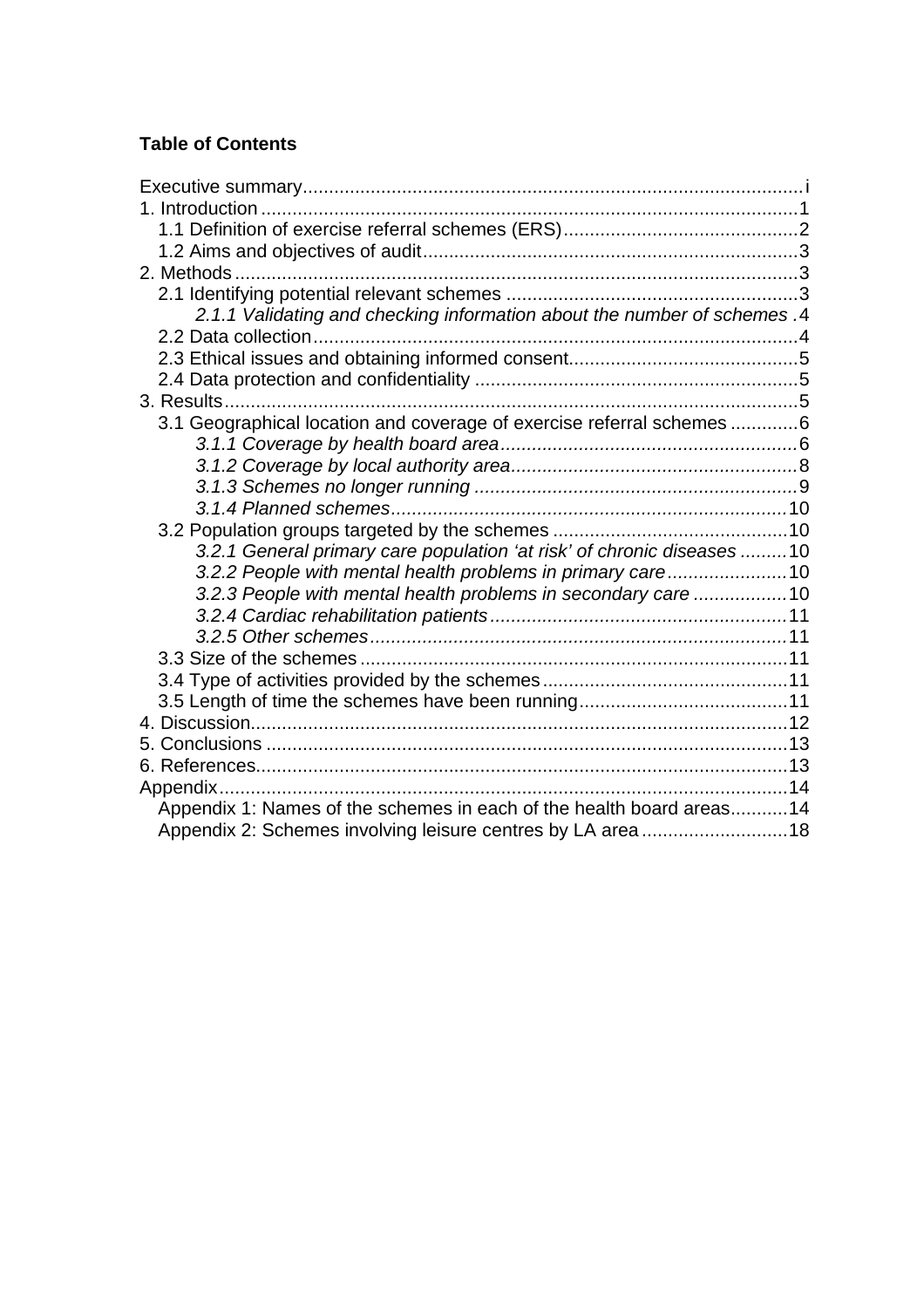## <span id="page-2-0"></span>**Executive summary**

#### *Background*

Although current guidelines recommend that healthy levels of activity are 30 minutes per day for adults and 1 hour per day for children and young people, there are concerns that these levels are not being met by large numbers of people in Scotland and that greater numbers of sedentary people are found in the lower socioeconomic groups.

Research has also found general inequalities in health related to income levels, with higher clusters of ill health within disadvantaged or deprived communities. 'Let's Make Scotland More Active' was published in 2003 by the then Scottish Executive and sets out the recommendations for increasing levels of physical activity within the population. Exercise referral schemes (ERS) aim to increase participation in physical activity and, more specifically, aim to treat or prevent ill health in individuals who have, or are at risk of, ill health by encouraging participation in physical activity for the improvement of health and well-being. The majority of schemes offer activity to 'at risk' groups of people as well as the general population via primary care professionals and local service providers. Most schemes also promote the benefits of a healthy lifestyle and encourage long-term adherence to physical activity.

The aim of this audit was to identify all exercise referral schemes in Scotland and to provide some basic information on these schemes.

#### *Methods*

We used a range of methods to identify schemes including contacting leisure centres, GPs, and relevant professionals in health boards, community health partnerships and local authorities. We also used existing contacts and snowballing techniques. We collected and collated the data into an Excel spreadsheet and undertook some descriptive analysis of the data.

#### *Results*

We identified 49 exercise referral schemes which primarily target primary care populations and a further 13 which primarily target secondary care populations or specific groups.<sup>[1](#page-2-1)</sup> There were 21 large or medium sized exercise referral schemes (all targeting the primary care population), and a further 41 small schemes (e.g. covering a single practice, targeted secondary care populations or only including outdoor activities). Over 80% of the medium and large schemes (n=21) had been in existence for over 5 years. Overall, approximately 70% of the 1014 Scottish general practices have access to an exercise referral scheme with around 60% of local authority leisure centres involved. However, coverage differs by health board and local authority area.

Four of the 14 health boards (21%) had almost complete geographical coverage (Greater Glasgow and Clyde, the Western Isles, Ayrshire and Arran and

<span id="page-2-1"></span>number of secondary referral schemes. recorded it and included it in a database. Therefore, this number does not reflect the 'true'  $1$  We did not set out to identify secondary care ERS but if we were given information on them we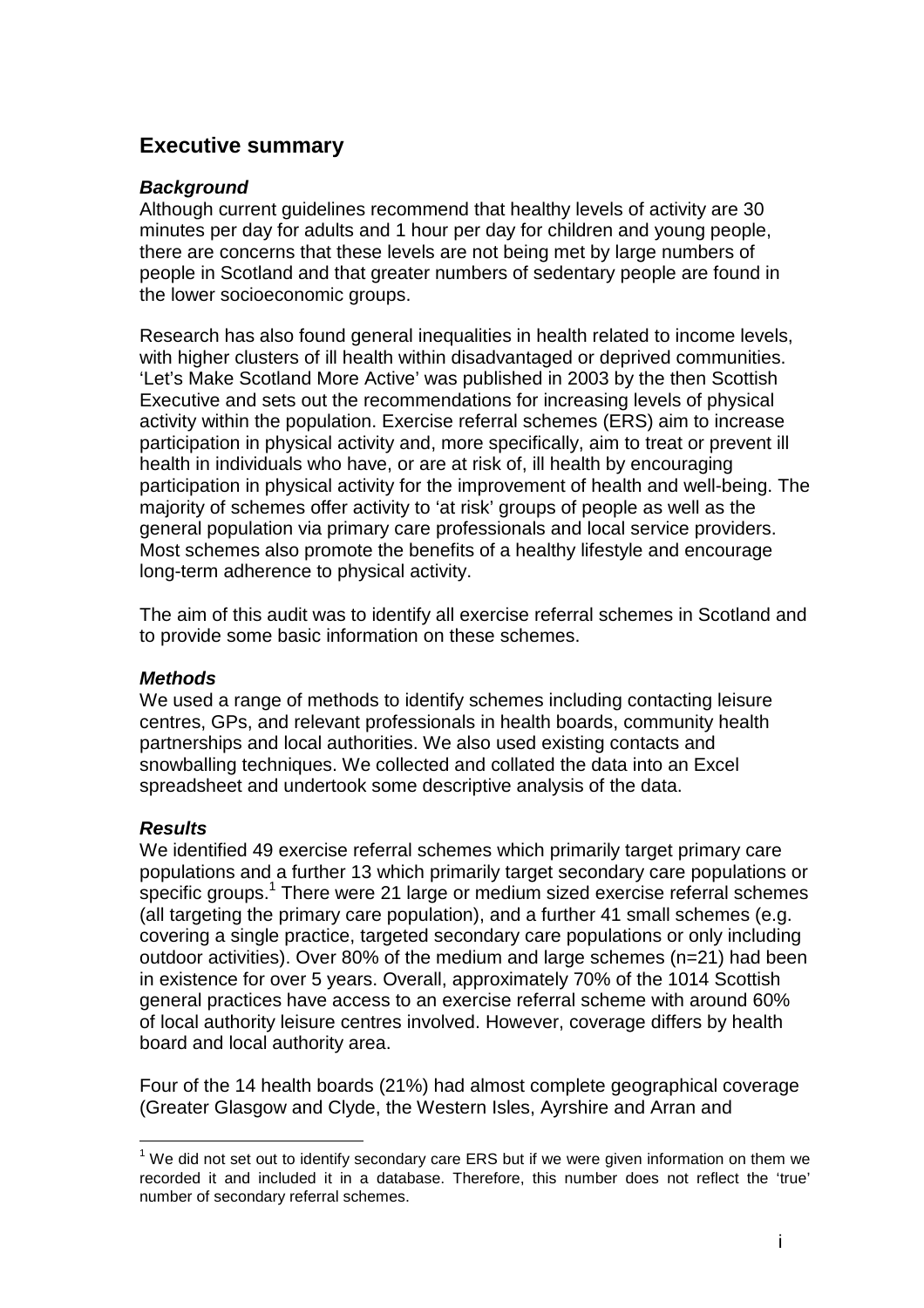Lanarkshire). Three of the health boards (21%) had no ERS at all – Borders, Shetlands and Orkney. All had had some form of ERS in the past but these had finished. The other eight health boards varied in the coverage, which depended to some extent on the number of local authority areas within the health board area. For example, Lothian Health Board covers four LA areas, three of which have exercise referral schemes. Highland Health Board has two main LA areas; one of which (Argyll and Bute) has an organised exercise referral scheme covering a wide geographical area, whereas the other LA (Highland), has a range of smaller schemes.

Many of the schemes were run by local authorities, with funding from NHS sources and used local authority leisure centres. Seventeen out of the 32 local authority areas (53%) had exercise referral schemes which covered the whole of their geographical area, and included most of the leisure centres. Six out of the 32 local authority areas (22%) had no exercise referral scheme aimed at the general primary care population which used leisure centres (two of these LA areas had condition specific schemes only, such as for cardiac rehabilitation patients or those with lower back pain referred by physiotherapists). The other nine LAs had some coverage in their geographical area but it is not complete. For example, Highland LA has four small schemes, but these only covered small and very geographically defined areas.

#### *Conclusions*

Although 49 primary care exercise referral schemes were identified, coverage is not universal and several large geographical areas have no access at all to exercise referral schemes. Three out of the 14 health boards and six out of the 32 local authorities had no such scheme provision. Although over 70% of general practices have access to one or more exercise referral schemes, it was not possible through this audit to ascertain the number of general practices who referred onto such schemes, or the number of referred patients who completed and benefited from such schemes.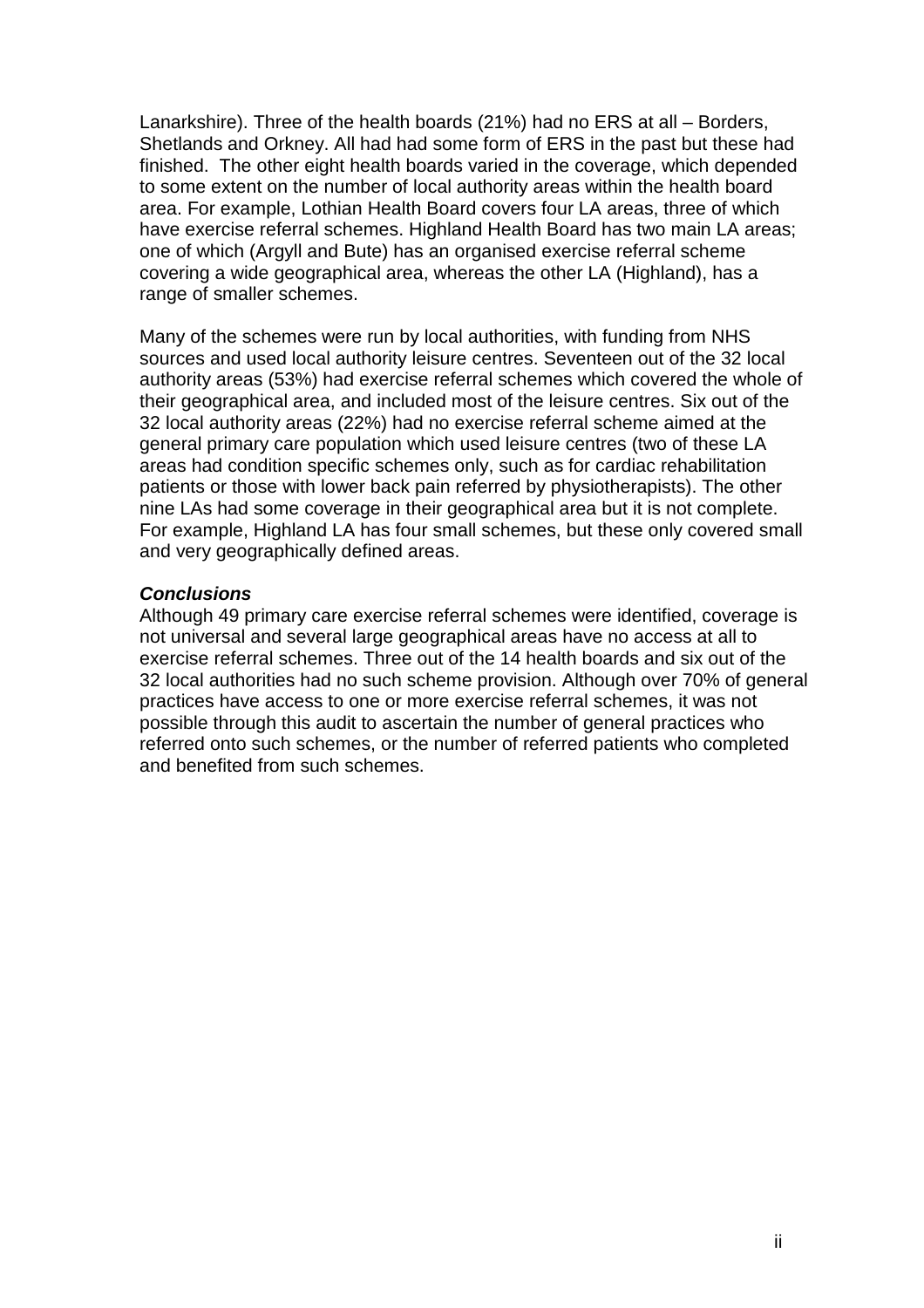## <span id="page-4-0"></span>**1. Introduction**

Scotland has a population of 5,493,0[2](#page-4-1)3 and covers 78,772  $km^2$  (30,414 sq mi).<sup>2</sup> It has 14 health board (HB) areas, 40 community health partnerships (CHPs) and 32 local authorities. In total, there are around 1,014 general practices (with 4538 general practitioners (GPs))<sup>[3](#page-4-2)</sup> in Scotland. Table 1 shows ISD data<sup>[4](#page-4-3)</sup> on the number of practices per health board area and the population they provide services to.

|                         | <b>Number of</b><br>general<br>practices <sup>a,b</sup> | <b>Population</b> |
|-------------------------|---------------------------------------------------------|-------------------|
| <b>Scotland</b>         | 1,014                                                   | 5,493,023         |
| Health Board Area       |                                                         |                   |
| Ayrshire & Arran        | 59                                                      | 387,692           |
| <b>Borders</b>          | 25                                                      | 116,227           |
| Dumfries & Galloway     | 35                                                      | 155,406           |
| Fife                    | 57                                                      | 373,964           |
| Forth Valley            | 57                                                      | 308,239           |
| Grampian                | 83                                                      | 570,135           |
| Greater Glasgow & Clyde | 270                                                     | 1,305,535         |
| Highland                | 102                                                     | 321,998           |
| Lanarkshire             | 98                                                      | 590,756           |
| Lothian                 | 124                                                     | 874,136           |
| Orkney                  | 14                                                      | 20,390            |
| Shetland                | 10                                                      | 22,621            |
| Tayside                 | 68                                                      | 418,370           |
| Western Isles           | 12                                                      | 27,554            |

Table 1: Number of general practices by health board area and the population they cover

a. Excludes practices which do not have registered patients and which are run directly by the NHS Boards e.g. Out of Hours Services centres. b. The list excludes a small number of specialist services practices that, by their nature, have potentially disclosive list sizes.

The current recommended healthy level of activity is 30 minutes per day for adults and 1 hour per day for children and young people. There are concerns that these levels are not being met by large numbers of people in Scotland and that greater numbers of sedentary people are found in the lower socioeconomic groups.

Research has also found general inequalities in health related to income levels, with higher clusters of ill health within disadvantaged or deprived communities (Pickett and Pearl, 2001). 'Let's Make Scotland More Active' was published in 2003 by the then Scottish Executive and sets out the recommendations for increasing levels of physical activity within the population (Scottish Exec, 2003). Exercise referral schemes (ERS) aim to increase participation in physical activity and more specifically aim to treat or prevent ill health in individuals who have or are at risk of ill health by encouraging participation in physical activity for the

<span id="page-4-1"></span>http://www.scotland.org/about/fact-file/ <sup>2</sup>

<span id="page-4-2"></span><sup>3&</sup>lt;br>http://www.rcgp.org.uk/pdf/ISS\_FACT\_06\_KeyStats.pdf

<span id="page-4-3"></span>www.isdscotland.org/GPpracs&pops <sup>4</sup>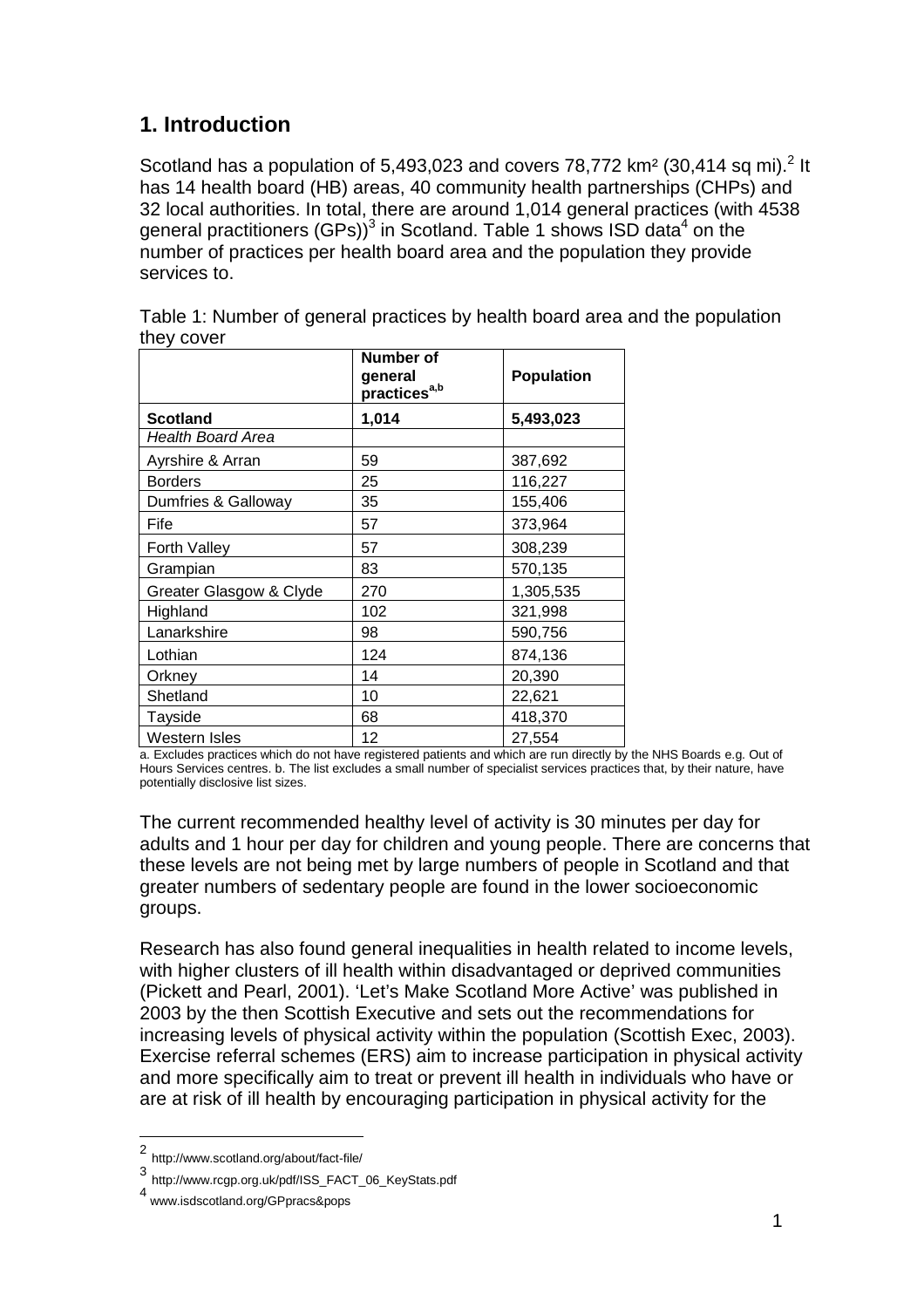improvement of health and well-being. The majority of schemes offer activity to 'at risk' groups of people as well as the general population via primary care professionals and local service providers. Most schemes also promote the benefits of a healthy lifestyle and encourage long-term adherence to physical activity.

## <span id="page-5-0"></span>**1.1 Definition of exercise referral schemes (ERS)**

Exercise referral schemes (also known as 'exercise on prescription' or 'physical activity referral schemes') are a multi-agency intervention involving local NHS health boards, general practices, community health partnerships (CHPs), local authorities (LA) and often voluntary and private leisure service providers. Each scheme will have its own particular way of referring and partnerships but a key health professional from a primary care setting will normally be the referring partner.

Sedentary patients with existing health problems (for example, diabetes, asthma, back pain, depression, osteoarthritis) or risk factors for future ill health (for example, those who are overweight/obese or have other risk factors for cardiovascular disease (CVD)) can be referred by general practitioners and other healthcare professionals to a programme of free or subsidised exercise. This can take place at a local leisure centre, other indoor facility or outdoors. Examples of exercise include gym and swimming activities, keep-fit classes, and 'green prescription' activities such as outdoor walks and environmental volunteering in local projects. The exercise is very often supervised. However, many schemes have their own referral pathway and use particular services to which individuals can be referred depending on the resources available in the area and the type of activity most suitable to the individual.

Several reviews of the effectiveness of exercise referral schemes have been published (NICE, 2006; Williams, Hendry, France et al., 2007), and present equivocal results as to the effectiveness of ERS. However, they do appear to be effective over the short period (less than 12 weeks) but less effective over the longer period. The Department of Health in England and Wales developed a National Quality Assurance Framework (NQAF) for GP exercise referral schemes in2001<sup>5</sup> which set out guidance and recommended quality standards (see Box 1).

For the purpose of this audit we took a very broad approach and included all schemes or projects which had either formal or informal referral from a health professional (HP) to some form of physical activity. We were primarily interested in those referrals originating from a primary care health professional. However, we also collected and reported data on secondary care schemes when we identified one, or were told about one.

<span id="page-5-1"></span>www.bhfactive.org.uk/downloads/ex-ref-framework.pdf <sup>5</sup>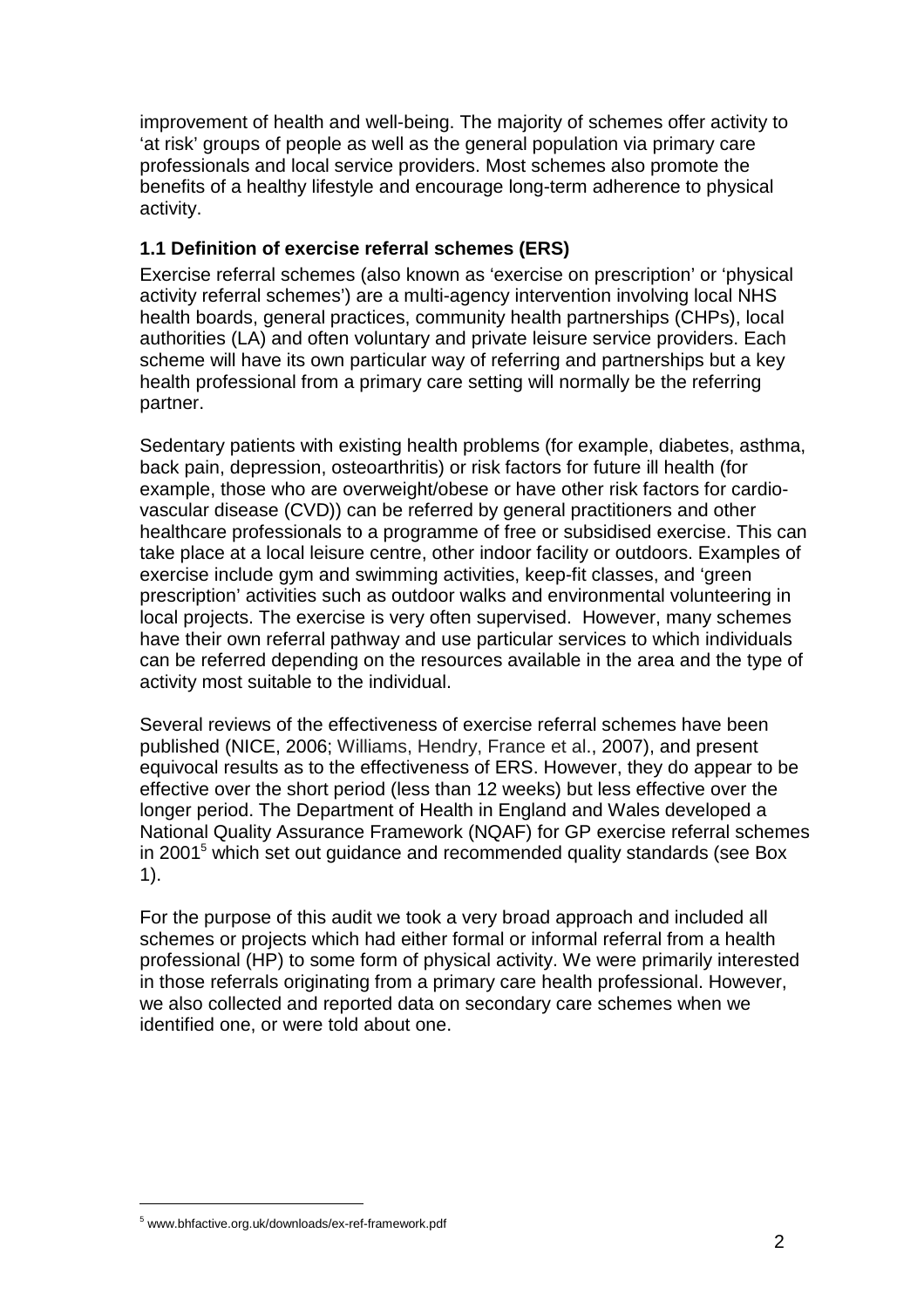#### Box 1: NQAF recommended quality standards for ERS

- Establish a formally agreed process for the selection, screening and referral of specific patients.
- Conduct appropriate assessment of patients prior to the exercise programme.
- Provide a specific range of appropriate and agreed physical activities for a defined period of time, which maximise the likelihood of long-term participation in physical activity.
- Ensure any assessments and the exercise programme are delivered by professionals with appropriate competencies and training which match the needs of the patient being referred.
- Incorporate a mechanism for the evaluation of such a referral process.
- Facilitate long-term support for patients to maintain increases in physical activity. Ensure the patient is consulted and involved throughout the referral process and is
- encouraged to take responsibility for their health and physical activity participation.
- Ensure confidentiality of patient information through secure and appropriate storage of records.

## <span id="page-6-0"></span>**1.2 Aims and objectives of audit**

The aim of this audit was to identify all current ERS activity in Scotland together with interagency partnerships in order to inform the development of future ERS activity. The objectives of the study were to:

- identify and record key information relating to each scheme, the ERS location, the principal contact person, the partnerships involved and the lead partnership
- identify the scale of the scheme (whether the ERS is part of a bigger scheme or an individual general practice)
- chart the geographical area covered by the scheme
- outline key target groups covered under the scheme
- update existing information (for above objectives only) obtained previously under the British Heart Foundation (BHF) National Centre audit
- provide the information in database spreadsheet format (Excel).

## <span id="page-6-1"></span>**2. Methods**

The research was undertaken using primarily desk based quantitative methods in order to obtain data to meet the objectives and the key areas of investigation described above.

## <span id="page-6-2"></span>**2.1 Identifying potential relevant schemes**

Exercise referral schemes are usually organised at a LA, health board or local (general practice or leisure centre) level. To try and identify both large and small schemes we used a number of different strategies, designed to achieve maximum validation of the data we collected. We directly contacted the following:

#### 1) Known exercise referral schemes

We already had information from the BHF audit (and other research on green prescription [outdoor activity referral] schemes) about schemes in Scotland. We contacted each scheme to find out more about them (such as whether they were still running, number of general practices involved and number of leisure centres involved).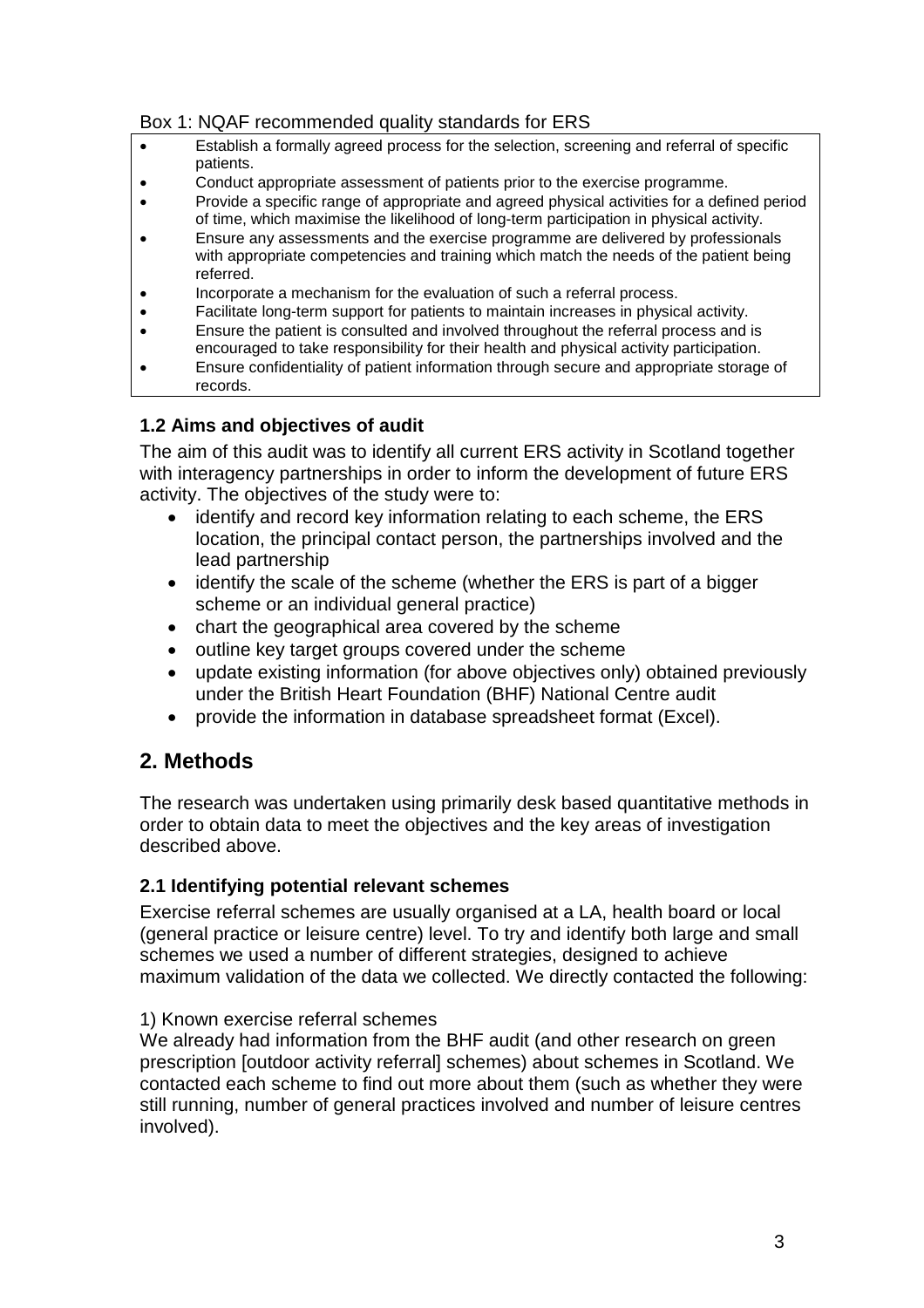#### 2) General practices

We sent out an invitation to complete an online survey to around 800 Scottish general practices via 13 of the 14<sup>[6](#page-7-2)</sup> health board primary care leads (who have regular contact with GPs with regards to updates, sending information etc). The survey was supported by a letter from NHS Health Scotland outlining why it was being undertaken and that it was at the request of the Scottish Government. A reminder was sent after two weeks. For ease of data collection from the GPs, we used electronic methods (using Survey Monkey). To determine response rates, practice staff (normally practice managers) were asked to fill in one of two surveys: either a survey about the ERS that they were part of; or if they were **not** part of an ERS, a survey asking only for their contact details.

#### 3) Leisure centres

One researcher contacted over 100 local authority leisure centres which had the potential to provide ERS – for example those which had swimming and/or leisure facilities. Due to time restraints, and the lack of potential relevance, we did not contact leisure facilities such as golf courses or tennis courts. We also did not contact leisure centres in geographical locations where we already had information provided by the ERS contacts above (for example, in Glasgow and Edinburgh LAs we knew how many were involved from discussions with the scheme organisers).

## <span id="page-7-0"></span>2.1.1 Validating and checking information about the number of schemes

Validation and checking of the data we had about the schemes was an ongoing process. We regularly mapped the data we had about the number (and names) of the schemes by health board and local authority area. Where we did not have complete information, or in LA or HB areas where we identified no schemes, we contacted relevant people in the local health board, local authority or community health partnership for more information. For example, we sent relevant people a list of the ERS for their area that we had found through the strategies described above, and asked them to confirm whether the information was correct or whether there were schemes that we had missed. We also searched the websites of these organisations for further details about possible schemes.

## <span id="page-7-1"></span>**2.2 Data collection**

We recorded all information directly into an Excel database. The data we collected in the survey are outlined in Box 2.

<span id="page-7-2"></span>there is a well established ERS scheme (Live Active) which all the GPs can refer to (n=280).  $6$  On the advice of the local primary care lead, emails were not sent out to GPs in the Greater Glasgow and Clyde area as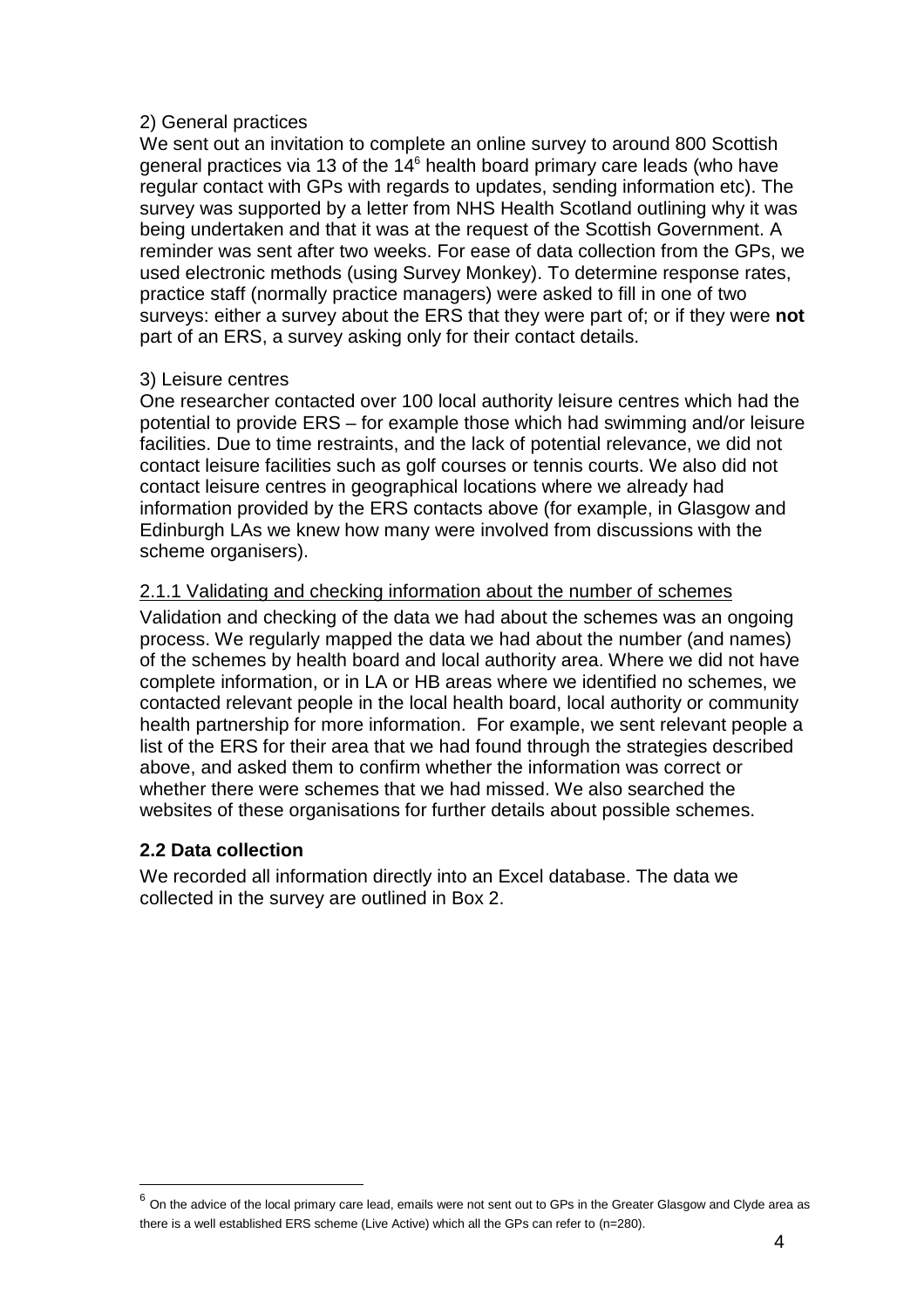#### Box 2: Data on the ERS that were collected in the audit

Title of the scheme (if there was one) Overall aim Contact details Lead agency or agencies Geographical location Length of time the scheme has been running for When the scheme stopped (if stopped in past 5 years) Number of HP referrals (who, how often, etc.)\* Size of scheme (in terms of GP or other 'units') Target population group Primary or secondary care referrals Type of physical activity provided (outdoors, indoors or both)

\*not possible for most schemes

## <span id="page-8-0"></span>**2.3 Ethical issues and obtaining informed consent**

As this was an audit, with a minimal amount of data being collected, we did not need to gain ethical approval from an NHS ethics committee. We did adhere, however, to research governance guidelines and we made it clear that the data we collected would be passed on to the NHS and Scottish Government to be used to further develop and improve relevant services.

## <span id="page-8-1"></span>**2.4 Data protection and confidentiality**

We fully complied with the terms of the Data Protection Act 1998. However, as this is an audit we did not anonymise the results. All data will be held on a secure, password protected University computer for seven years.

## <span id="page-8-2"></span>**3. Results**

In total we identified 62 schemes (49 primary care and 13 secondary care) which included 21 large or medium sized ERS aimed at the primary care population and a further 41 small schemes which included both primary and secondary care, single practice schemes and outdoor schemes with an element of health professional (HP) referral.

The email highlighting the survey (and the reminder after 2 weeks), via the primary care leads in 13 health boards to approximately 800 general practices, resulted in 123 (24%) general practices responding to the survey – 92 were part (or had been part) of an ERS and 31 were not. It is not entirely clear why the response rate was so low – it could be that those general practices that did not respond were not part of any ERS (and did not think the survey was relevant to them), or that the email did not reach all of the 800 potential practices. Some Health Board areas did have very low response rates. In these areas (particularly Highlands and Aberdeenshire) we used a range of other strategies such as contacting leisure centres, LAs and health boards to identify local ERS (see above under section 2.1). We also directly contacted the CHP leads in these areas, several of whom did provide details of some small schemes, or verified that there were no exercise referral schemes. As we used a range of other strategies to identify exercise referral schemes – particularly contacting leisure centres in areas where we did not know of any schemes – the ones that are likely to be missed by the audit are small, local, ERS schemes which take place in a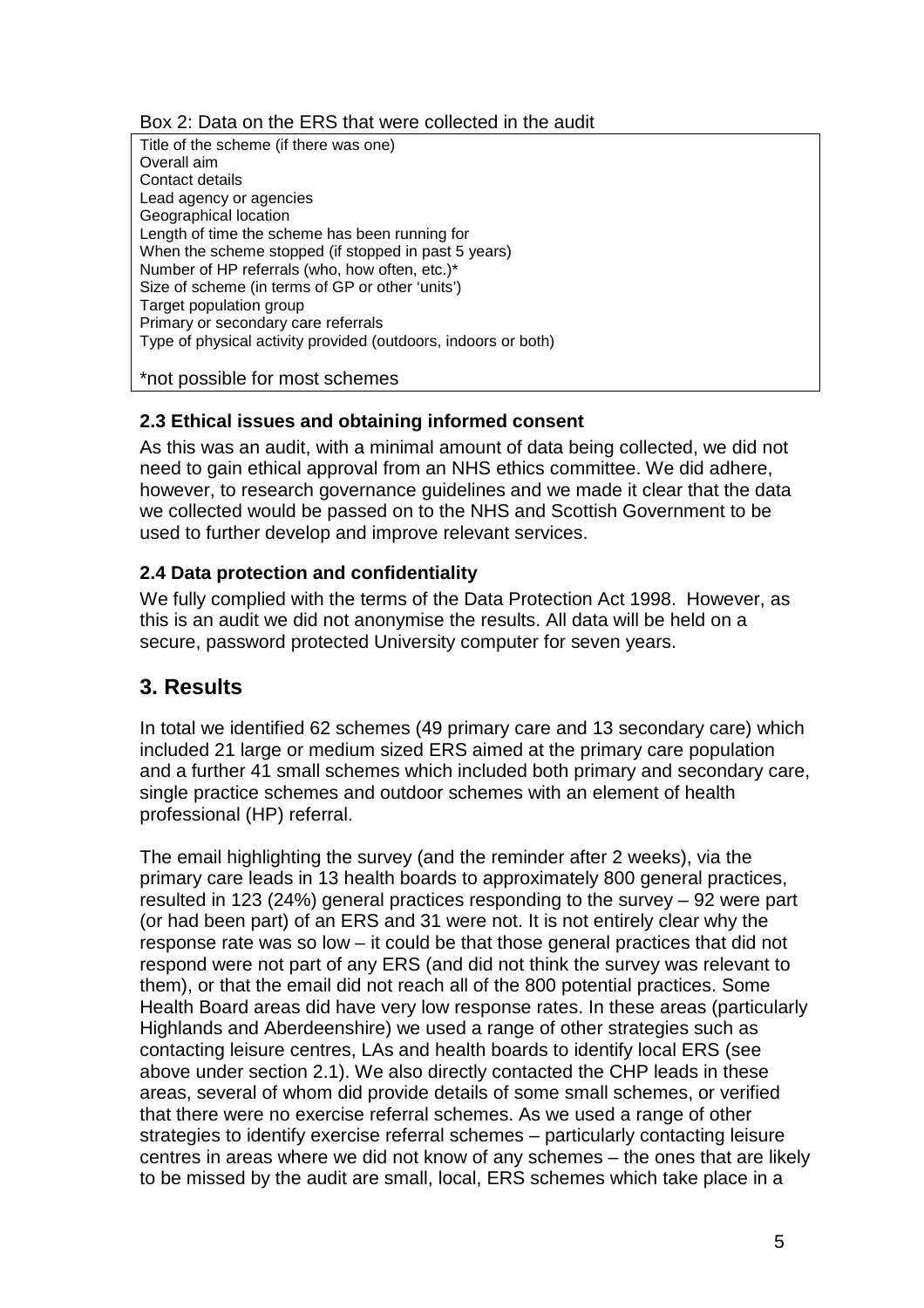community centre or other venue. Such schemes are likely to be difficult to identify using any method.

The majority of the general practices who responded were part of larger schemes that are detailed in this report. Three general practices reported that they had had schemes in the past in their own practice. Only one of the practices in the survey was currently running their own scheme.

The general practices who responded that they were not part of a scheme were in areas where we had already identified gaps in provision such as Fife (but an ERS is planned – see below), Stirlingshire, parts of Perthshire, Orkney, and parts of Argyll and Bute (e.g. Tiree). However, several practices in areas where there are ERS such as Dundee and Edinburgh also replied that that they were not part of a scheme. Thus knowledge of what exercise referral schemes are available is not always known by general practices, and we had to verify some of the information received from them.

We also contacted directly about 100 leisure centres across Scotland focussing on geographical areas which we knew were not part of one of the big exercise referral schemes and areas in which we had not received replies from GPs. From these we identified small schemes which were not identified through other methods.

For the purpose of this audit, the schemes were grouped into the following three categories:

- 1) Large covering a health board area.
- 2) Medium covering a LA area or most of a LA area.
- 3) Small single practice schemes; schemes in one town; outdoor referral schemes (e.g. to led walks); highly targeted schemes such as cardiac rehabilitation.

#### <span id="page-9-0"></span>**3.1 Geographical location and coverage of exercise referral schemes**

#### <span id="page-9-1"></span>3.1.1 Coverage by health board area

Table 2 provides details of the health board areas, the number and size of the schemes, and the geographical coverage within the health board area. More details of the schemes (e.g. name of scheme) are provided in Appendix 1.

Four of the 14 health boards (21%) had almost complete geographical coverage (Greater Glasgow and Clyde, The Western Isles, Ayrshire and Arran and Lanarkshire). Coverage was achieved in different ways. Greater Glasgow and

Clyde Health Board had complete coverage through one large exercise referral scheme whilst for Lanarkshire and Ayrshire and Arran this coverage was achieved by several exercise referral schemes provided by the LAs within the health board areas (although some LA had more complete coverage than others). The Western Isles had almost complete coverage with only the Isle of Barra without access to a scheme.

Three of the health boards (21%) had no ERS at all – Borders, Shetlands and Orkney. All had had some form of ERS in the past but these had finished.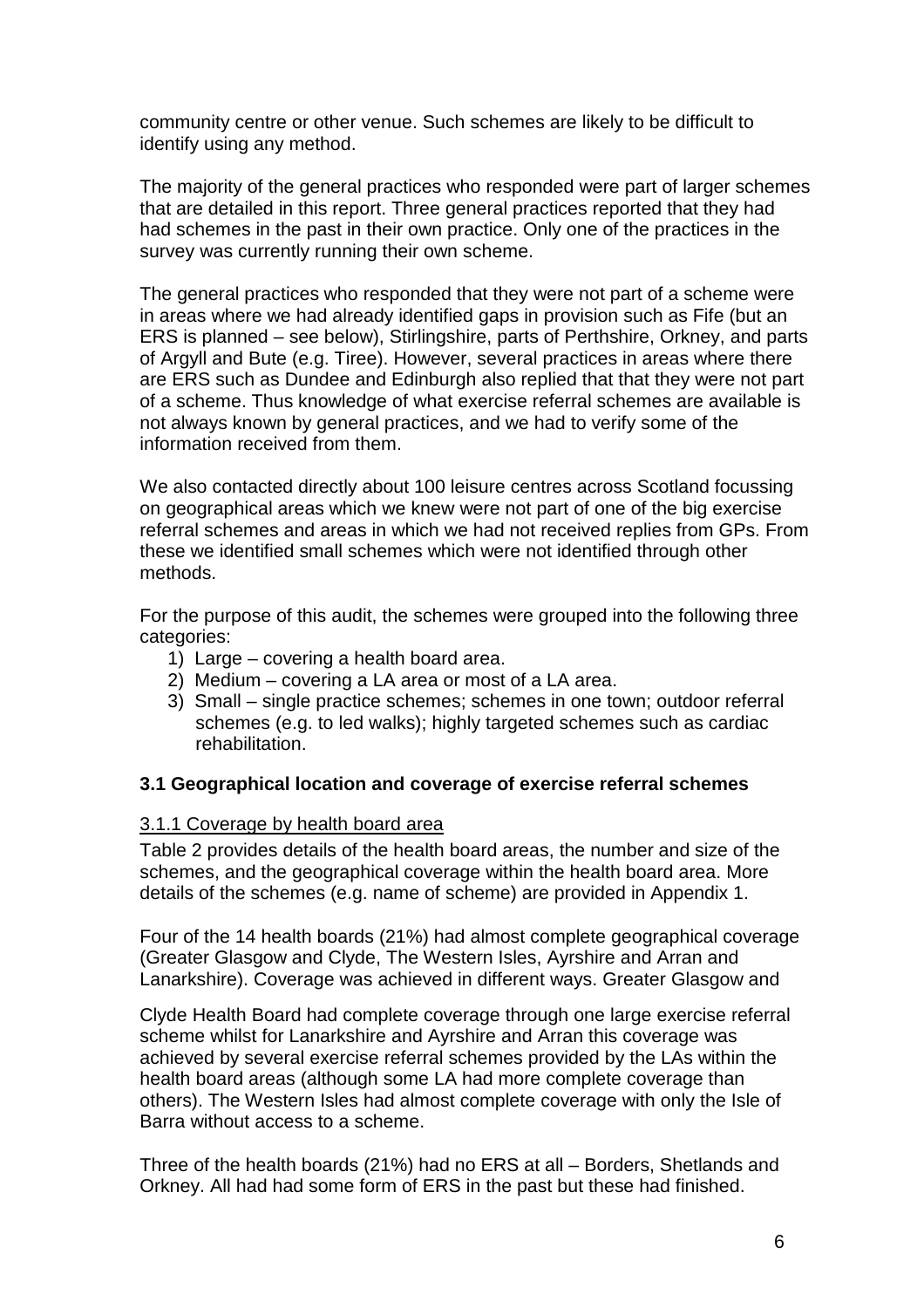The rest of the health boards varied with the amount of coverage they had. For example, Lothian had complete coverage (but for people with mental health problems only in Edinburgh LA) in three of the four LA areas, with only East Lothian having incomplete coverage. Dumfries and Galloway had two small schemes which covered two towns in the West and four towns in the East.

| <b>HB</b> area                       | Large<br>ERS(n) | <b>Medium</b><br>ERS(n) | <b>Small</b><br>ERS(n) | Geographical<br>coverage                                                                                                 | <b>General</b><br>practices in<br><b>HB</b> area | General<br>practices (%)<br>which have<br>access to ERS |
|--------------------------------------|-----------------|-------------------------|------------------------|--------------------------------------------------------------------------------------------------------------------------|--------------------------------------------------|---------------------------------------------------------|
| Ayrshire &<br>Arran                  | $\mathbf 0$     | 3                       | $\overline{2}$         | North Ayrshire<br>(including Arran)<br>South Ayrshire<br>East Ayrshire                                                   | 59                                               | 59 (100%)                                               |
| <b>Borders</b>                       | 0               | 0                       | $\Omega$               | No coverage                                                                                                              | 25                                               | $0(0\%)$                                                |
| Dumfries &<br>Galloway               | $\mathbf 0$     | $\overline{2}$          | $\overline{2}$         | Annan, Langholm,<br>Dumfries, Sanguhar,<br><b>Stranraer and Newton</b><br>Stewart                                        | 35                                               | 13 (37%)                                                |
| <b>Fife</b>                          | $\mathbf 0$     | $\mathbf{1}$            | 2                      | Some areas of Fife*                                                                                                      | 57                                               | 57*(100%)                                               |
| <b>Forth Valley</b>                  | $\mathbf{0}$    | $\mathbf{1}$            | 3                      | Majority of the Forth<br>Valley LA Area,<br>Some Stirling area                                                           | 57                                               | 27 (47%)                                                |
| Grampian                             | $\mathbf 0$     | $\mathbf{1}$            | $5***$                 | Moray; Banff/Macduff;<br>Aberdeenshire (mainly<br>cardiac rehab)                                                         | 83                                               | 16 (19%)                                                |
| <b>Greater</b><br>Glasgow &<br>Clyde | $\mathbf{1}$    | $\Omega$                | 5                      | Glasgow City, East &<br>West Dunbartonshire,<br>East Renfrewshire,<br>Renfrewshire,<br>Inverclyde                        | 270                                              | 270 (100%)                                              |
| Highland                             | $\overline{0}$  | $\mathbf{1}$            | $8***$                 | Bute, Islay,<br>Helensburgh, Dunoon,<br>Oban, Campbelltown,<br>Alness, Kyle of<br>Lochalsh, Invergordon,                 | 102                                              | 22 (22%)                                                |
| Lanarkshire                          | $\mathbf 0$     | 4                       | $\mathbf{1}$           | North Lanarkshire<br>East Kilbride &<br>Strathaven; Rural South<br>Lanarkshire,<br>Cambuslang,<br>Rutherglen, Motherwell | 98                                               | 86 (88%)                                                |
| Lothian                              | $\mathbf{0}$    | 3                       | 11                     | LA areas of Edinburgh,<br>Mid Lothian & West<br>Lothian: Parts of East<br>Lothian                                        | 124                                              | 108 (87%)                                               |
| <b>Orkney</b>                        | $\Omega$        | $\Omega$                | $\mathbf 0$            | No coverage                                                                                                              | 14                                               | $0(0\%)$                                                |
| <b>Shetland</b>                      | $\pmb{0}$       | $\pmb{0}$               | 0                      | No coverage                                                                                                              | 10                                               | $0(0\%)$                                                |
| <b>Tayside</b>                       |                 | 3                       | $\overline{2}$         | Most areas of Tayside<br>except Coupar Angus<br>and Blairgowrie                                                          | 68                                               | 64 (94%)                                                |
| Western<br><b>Isles</b>              | $\mathbf{1}$    | $\pmb{0}$               | $\mathbf{1}$           | Stornoway, Lewis & the<br>Uists (not in Barra but<br>will be soon).                                                      | $\overline{12}$                                  | 9(75%)                                                  |
| <b>Total</b>                         | $\overline{2}$  | 19                      | $41**$                 |                                                                                                                          | 1014                                             | 712 (70%)                                               |

Table 2: Health board area, size of the scheme of the scheme, geographical location and % of general practices with access to a scheme

\*new scheme is proposed for 2010 which will cover all of Fife area;\*\* one scheme covers two areas and is only counted once in total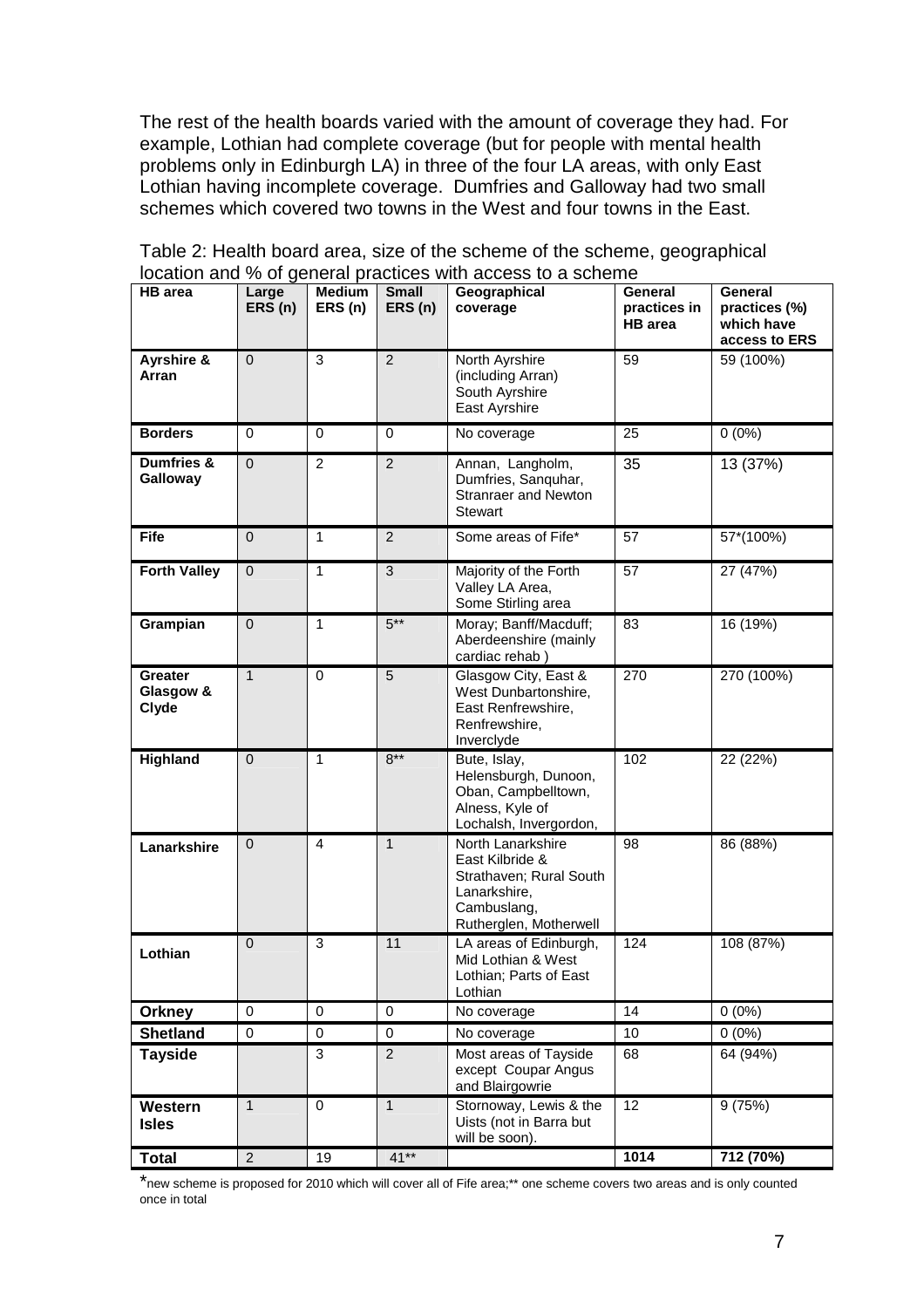#### <span id="page-11-0"></span>3.1.2 Coverage by local authority area

Many of the schemes were run by local authorities. Table 3 provides details of the schemes by local authority area, and includes the number of local authority leisure centres (those with gym and/or swimming facilities) included in the schemes. In this table we have only included schemes which were run by LA and involve leisure centres (i.e. we have excluded outdoor schemes which had no indoor component, or schemes which used other facilities). A fuller list of all the schemes (i.e. including outdoor and targeted schemes) is detailed in Appendix 2.

Seventeen out of the 32 local authority areas (53%) had exercise referral schemes which covered the whole of their geographical area, and included most of the leisure centres. Six out of the 32 local authority areas (22%) had no exercise referral scheme aimed at the general primary care population which used leisure centres (two of these LA areas had specific schemes only for cardiac rehabilitation patients or those with lower back pain referred by physiotherapists). The other nine LA had some coverage in their geographical area but it was not complete. The Highlands LA had three small schemes but these were very geographically defined.

| <b>Local authority</b>         | <b>Geographical coverage</b>                                          | Name of<br>scheme(s)                                                                                            | Leisure<br>centres<br>(n) | Leisure<br>centres<br>involved (%) |
|--------------------------------|-----------------------------------------------------------------------|-----------------------------------------------------------------------------------------------------------------|---------------------------|------------------------------------|
| <b>Aberdeen City</b>           | No general exercise referral<br>schemes                               | Cardiac referral only                                                                                           | 14                        | 2(14%)                             |
| Aberdeenshire                  | <b>ERS</b>                                                            | Banff/MacDuff<br>Other areas, cardiac<br>referral only                                                          | 18                        | 8 (44%)                            |
| <b>Angus</b>                   | Brechin, Montrose, Forfar,<br>Kirrimuir, Arbroath & Carnoustie        | Angus Exercise<br>Referral Programme                                                                            | 9                         | 9 (100%)                           |
| <b>Argyll &amp; Bute</b>       | Bute, Islay, Helensburgh,<br>Dunoon, Oban, Campbelltown               | Argyll Active;<br>Aquacare; Freshstart                                                                          | 8                         | $8*(100%)$                         |
| <b>Clackmannanshire</b>        | None                                                                  | None                                                                                                            | $\overline{2}$            | $0(0\%)$                           |
| <b>Dumfries &amp; Galloway</b> | Stranraer, Newton Stewart,<br>Annan, Langholm, Dumfries &<br>Sanguhar | East ERS;<br>South ERS                                                                                          | 13                        | 2(15%)                             |
| <b>Dundee City</b>             | LA area                                                               | Active for Life                                                                                                 | 5                         | 5 (100%)                           |
| <b>East Ayrshire</b>           | LA area                                                               | C.H.I.P Lifestyle<br><b>Referral Scheme</b>                                                                     | $\overline{4}$            | 4 (100%)                           |
| <b>East Dunbartonshire</b>     | LA area                                                               | Live Active                                                                                                     | $\overline{c}$            | 2 (100%)                           |
| <b>East Lothian</b>            | No general exercise referral<br>schemes                               | Low Back Pain<br>ERS; Cardiac rehab<br>scheme                                                                   | 6                         | 5 (83%)                            |
| <b>East Renfrewshire</b>       | LA area                                                               | Live Active                                                                                                     | $\overline{\mathbf{4}}$   | 2(50%)                             |
| Edinburgh, City of             | LA area                                                               | <b>Healthy Active</b><br>Minds; Healthy<br>Active mums:<br>Exercise after<br>Stroke; Youth<br>Exercise referral | 17                        | 17 (100%)                          |
| <b>Eilean Siar</b>             | LA area (not Barra)                                                   | Spring Back to<br>Health                                                                                        | $\overline{7}$            | 6(86%)                             |
| <b>Falkirk</b>                 | LA area                                                               | <b>Active Forth</b>                                                                                             | $9\,$                     | 3 (33%)                            |
| Fife                           | Parts of Fife                                                         | <b>Fife Sports Institutes</b>                                                                                   | 11                        | 9(82%)                             |

Table 3: Coverage<sup>#</sup> by local authority area, and number of leisure centres involved in ERS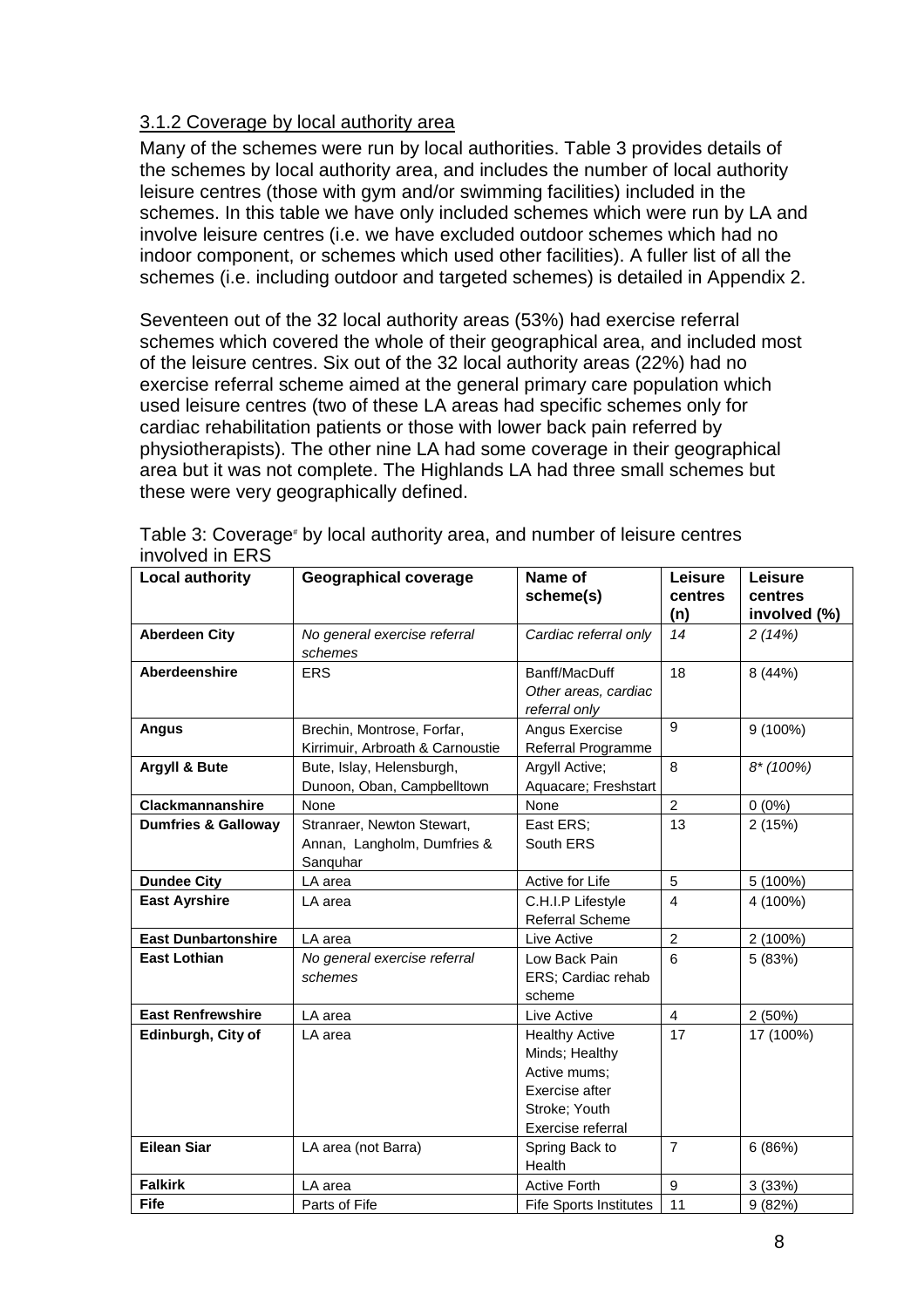| <b>Local authority</b>     | <b>Geographical coverage</b>                         | Name of<br>scheme(s)                           | Leisure<br>centres<br>(n) | Leisure<br>centres<br>involved (%) |
|----------------------------|------------------------------------------------------|------------------------------------------------|---------------------------|------------------------------------|
|                            |                                                      | Referral<br>Programme:<br>Fife Cardiac Rehab   |                           |                                    |
| <b>Glasgow City</b>        | LA area                                              | Live Active                                    | 32                        | 32 (100%)                          |
| Highland                   | Kyle of Lochalsh, Invergordon,<br>Alness, Mallaig    | Restart; ERS<br>fitness referral<br>scheme     | 11                        | 4(40%)                             |
| Inverclyde                 | LA area                                              | Live Active                                    | $\overline{4}$            | 4 (100%)                           |
| <b>Midlothian</b>          | LA area                                              | Midlothian Healthy<br><b>Active Choices</b>    | 8                         | 8 (100%)                           |
| <b>Moray</b>               | LA area<br><b>Buckie</b>                             | Moray ERS;<br>Ardach Health<br>Centre ERS      | $\overline{7}$            | 7 (100%)                           |
| <b>North Ayrshire</b>      | LA area (including Arran)                            | <b>Active North</b><br>Ayrshire                | 5                         | 5 (100%)                           |
| <b>North Lanarkshire</b>   | LA Area                                              | <b>Get Active</b>                              | 12                        | 12 (100%)                          |
| <b>Orkney Islands</b>      | None                                                 | None                                           | 2                         | $0(0\%)$                           |
| <b>Perth &amp; Kinross</b> | Perth, Crieff, Kinross, Pitlochry<br>and Aberfeldy.  | Perth and Kinross<br><b>LA Referral Scheme</b> | 10                        | 7(70%)                             |
| <b>Renfrewshire</b>        | LA area                                              | Live Active                                    | 9                         | 9 (100%)                           |
| <b>Scottish Borders</b>    | None                                                 | None                                           | 12                        | $0(0\%)$                           |
| <b>Shetland Islands</b>    | None                                                 | None                                           | 9                         | $0(0\%)$                           |
| <b>South Ayrshire</b>      | LA area                                              | Activity for Health                            | 5                         | 5 (100%)                           |
| <b>South Lanarkshire</b>   | Cambuslang, Rutherglen<br>East Kilbride & Strathaven | Life Active;<br>EK Leg It                      | 22                        | 2(9%)                              |
| <b>Stirling</b>            | None                                                 | None                                           | 5                         | $0(0\%)$                           |
| <b>West Dunbartonshire</b> | LA area                                              | Live Active                                    | $\mathbf{3}$              | 3 (100%)                           |
| <b>West Lothian</b>        | LA area                                              | First Steps to Health<br>and Wellbeing         | 10                        | 10 (100%)                          |
| <b>TOTAL</b>               |                                                      |                                                | 295                       | 190 (64%)                          |

#only ERS which involve leisure centres;

#### <span id="page-12-0"></span>3.1.3 Schemes no longer running

Several large schemes which had been up and running in the early part of the decade no longer exist. These included schemes in the Shetland and Orkney Islands, Clackmannanshire, Aberdeen, Edinburgh (for the general primary care population), Inverness, parts of the Highlands and the Borders. For example, NHS/Scottish Government collaborated with the Highland Council and initiated the ERS across the Highlands some years ago. The scheme was intended to be centrally funded for 3 years and then continued with local authorities funding the leisure centres. However, most LAs were unable to do this when the project ended (in around 2008) bringing an end to most of the ERS in the Highlands.

These areas mentioned above are now without any large exercise referral schemes; although Edinburgh City Council does offer a variety of ERS for people with specific conditions including a large LA wide ERS for people with mild to moderate depression (see section 3.2.2).

Other smaller pilot schemes (most received funding for a specific time period) have been undertaken in the past five years, primarily in single general practices, and are now no longer running.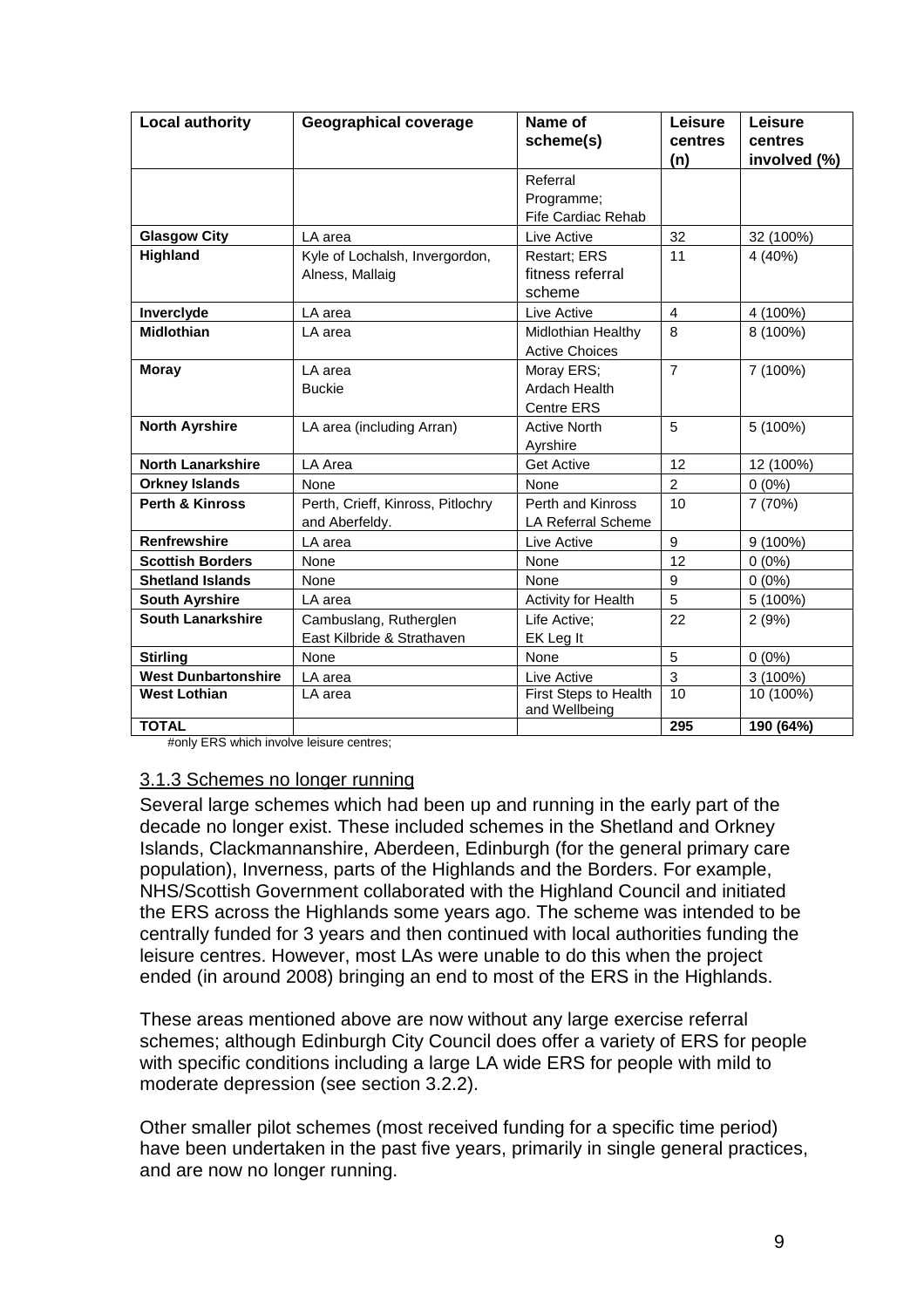## <span id="page-13-0"></span>3.1.4 Planned schemes

A new exercise referral scheme is in development in Fife and will cover the whole of the local authority area.

## <span id="page-13-1"></span>**3.2 Population groups targeted by the schemes**

Whilst we primarily concentrated on identifying those schemes which were aimed at GP referral of people at risk of developing conditions such as diabetes, CHD etc. we did identify other schemes aimed at specific population groups and they are also included in this report. However, we may have missed some of these schemes (such as those aimed at people undergoing cardiac rehabilitation) as this was not the main focus of the audit. Table 4 details the number of schemes for each of the population groups and the subsequent sections provide more information on those groups and the type of schemes.

| Table 4: Number of ERS per population group |  |  |
|---------------------------------------------|--|--|
|                                             |  |  |

| <b>Population group</b>              | Number of exercise referral schemes |
|--------------------------------------|-------------------------------------|
| General primary care population or   | 46                                  |
| those 'at risk' of chronic diseases  |                                     |
| Primary care population with mild to | 3                                   |
| moderate depression                  |                                     |
| People with mental health problems   | 4                                   |
| (secondary care)                     |                                     |
| <b>Cardiac rehabilitation ERS</b>    | $3 (+ 2^*)$                         |
| Other targeted exercise referral     | 6                                   |
| schemes                              |                                     |

**\***offered as part of larger exercise referral schemes

## <span id="page-13-2"></span>3.2.1 General primary care population 'at risk' of chronic diseases

Most of the schemes we identified were aimed at the general primary care population. Each of the schemes had their own inclusion criteria, but tended to focus on people in the general population who were 'at risk' such as those who were sedentary, overweight, hypertensive or diabetic. Included in the 40 identified in Table 4 are outdoor schemes such as walking and conservation groups which have some element of Health Professional referral.

## <span id="page-13-3"></span>3.2.2 People with mental health problems in primary care

We identified one ERS in Edinburgh (Healthy Active Minds) for adults aged 18 years or over who have mild to moderate mental health problems, including anything from stress to depression. Referral onto the project is via a GP and all GP practices in Edinburgh (over 70) can refer onto the programme. In Midlothian, the criteria for the Midlothian Healthy Active Choices scheme is similar, although the scheme is also open to people who are sedentary and/or obese. We also identified one ERS in Edinburgh (Health Active Mums) which was for mothers diagnosed with low mood, anxiety or post natal depression (PND) to get support to access physical activity opportunities within Edinburgh Leisure sites alongside fully funded crèche spaces. Referral is through a health visitor.

## <span id="page-13-4"></span>3.2.3 People with mental health problems in secondary care

We identified two ERS which took referrals for people with mental health issues only from secondary care onto their projects. These were 'Branching Out' a conservation project in Greater Glasgow and Clyde Health Board, and 'Pedal 4<sup>th</sup>'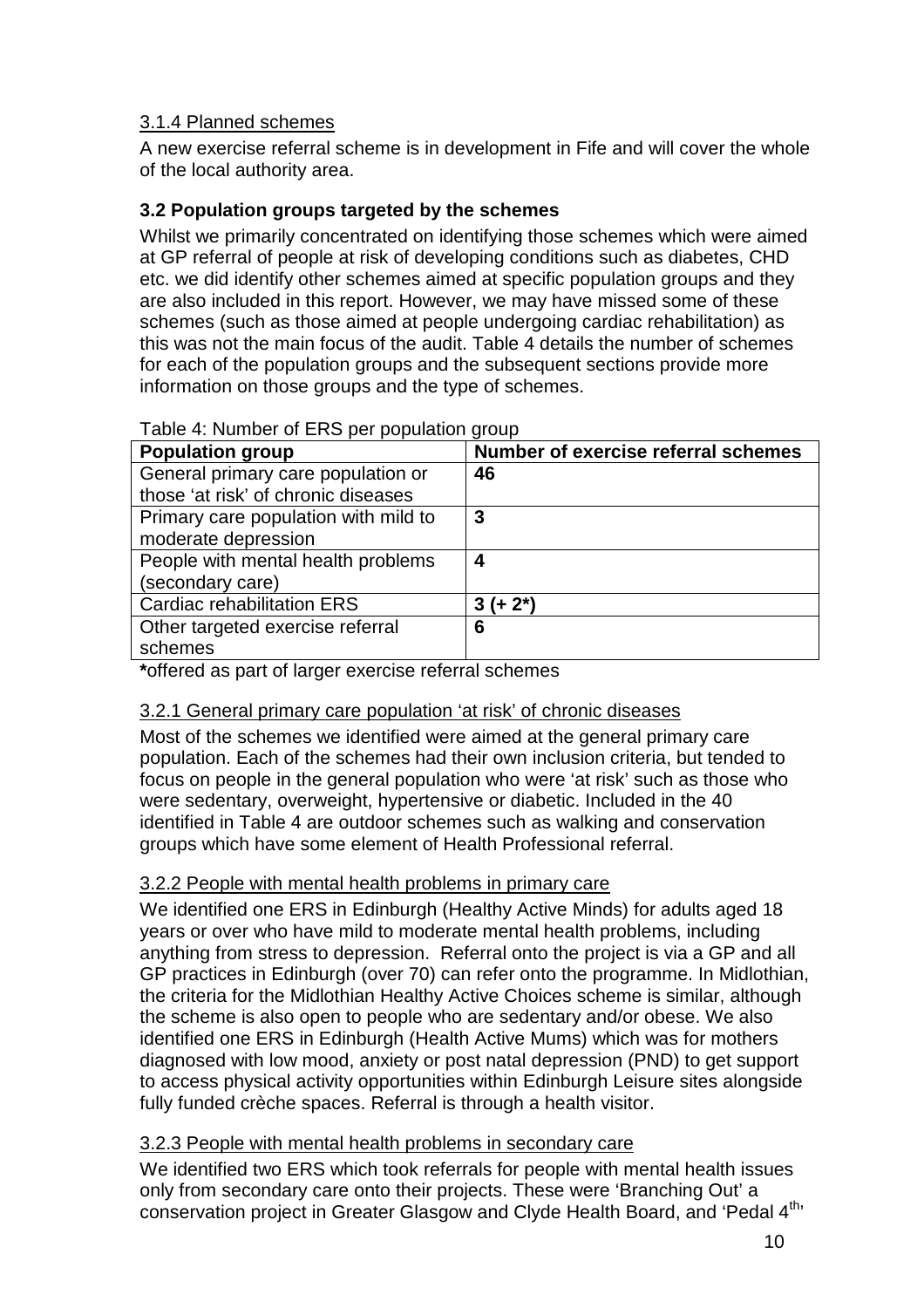a cycling project in Forth Valley. Other outdoor schemes for people with mental health problems included Blarbuie Woodland Enterprise in Argyll and Bute, and allotment schemes such as those in Maryhill, Glasgow.

#### <span id="page-14-0"></span>3.2.4 Cardiac rehabilitation patients

Although not the focus of the audit (and not a comprehensive list) we identified three ERS aimed at cardiac rehabilitation schemes, including one run by a voluntary organisation in East Lothian, one in Fife and one in Grampian. In addition, several of the larger schemes also offered a programme of activities specifically developed for such patients (e.g. Argyll Active and Moray Referral Scheme) and referral could be through a GP or a health professional in secondary care.

## <span id="page-14-1"></span>3.2.5 Other schemes

There are also a number of other schemes targeting specific populations such as those with an existing health condition (stroke, chronic obstructive airways disease (COPD), low back pain), disadvantaged groups, or people with learning disabilities. For example, an 'Exercise after Stroke' (EAS) scheme in Edinburgh implemented, in 2009, a 16 week pilot of specific fitness and exercise interventions for people who had had a stroke. The four specialist instructors helped to develop physical fitness training sessions alongside a multi disciplinary and agency working group. The working group is currently compiling a review of the pilot with a view to gain sustainable support for the EAS programme. The EAS programme continues to run in several Leisure Centres in Edinburgh with gym based sessions. Referrals are received from health professionals working closely with the participants.

## <span id="page-14-2"></span>**3.3 Size of the schemes**

The schemes ranged from covering one practice area (e.g. in Buckie) to covering a whole health board area. Live Active, for example, the largest of the schemes we identified, covered all of the Greater Glasgow and Clyde health board area in which there are over 240 general practices. In between there was a range of schemes, most of which covered a LA area.

## <span id="page-14-3"></span>**3.4 Type of activities provided by the schemes**

The majority of the schemes offered indoor activities such as swimming and gym based activities. However a few did link in with outdoor organisations and offered people the opportunity to take part in activities such as led walks (e.g. Active Forth referred onto the walking programme Step Forth).

## <span id="page-14-4"></span>**3.5 Length of time the schemes have been running**

Figure 1 shows the length of time the large and medium size schemes have been running. Over 80% have existed for longer than five years.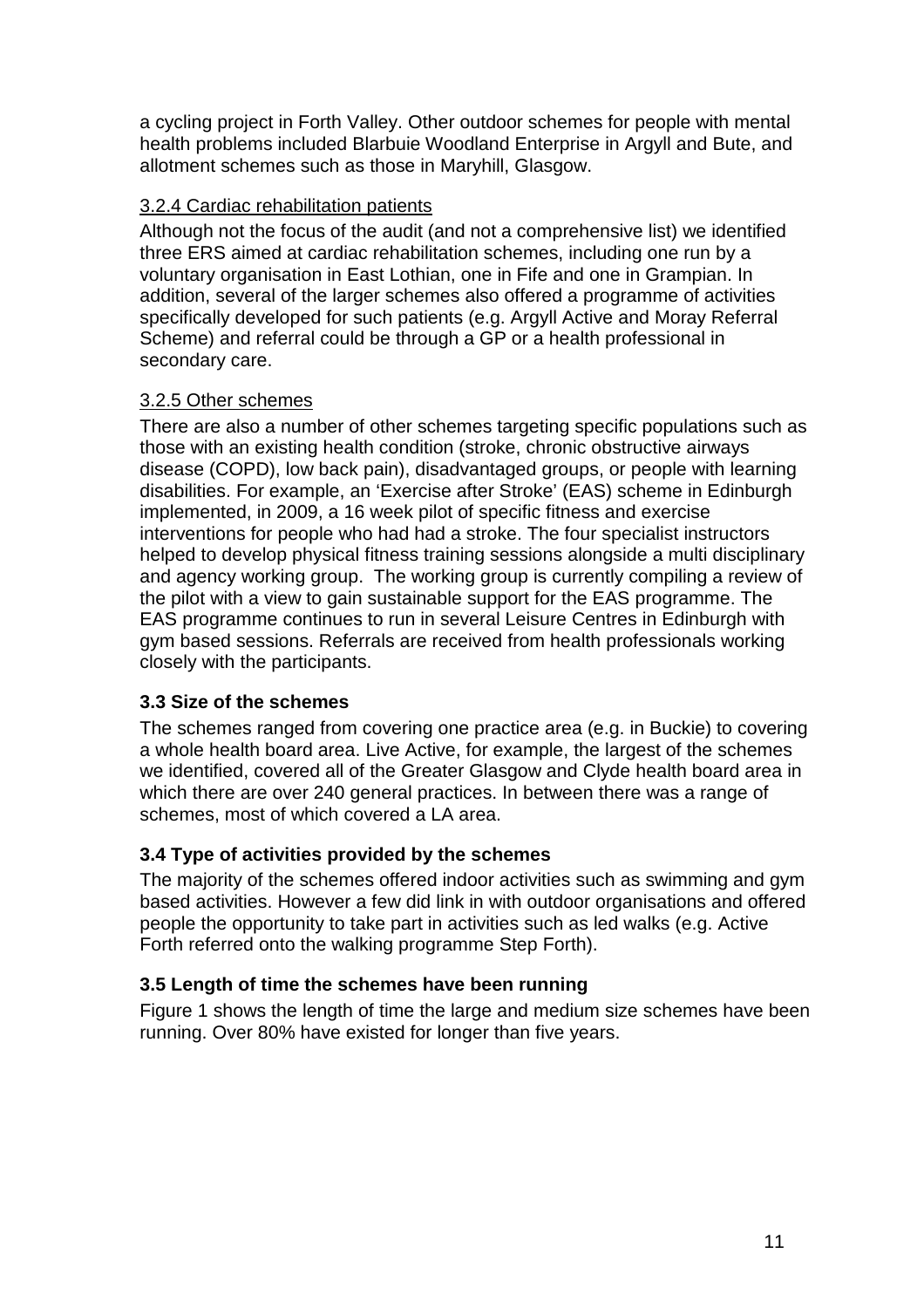

Figure 1: Length of time large and medium schemes have been running

## <span id="page-15-0"></span>**4. Discussion**

Although we used a range of methods to identify exercise referral schemes, it is possible that we have missed some small schemes run by individual GP practices. However, by cross checking with leisure centres, CHPS, Health Boards and local authorities we are confident that our figures are accurate to within 5-10%, especially for those which take place in local authority leisure centres. This audit is a snap shot of exercise referral schemes in Scotland in 2010, and if was repeated at another time point, it would likely identify new ones that had been set up and others that had finished. The time and resources was not available to contact every general practice individually and so it is inevitable that some of the smaller schemes will have been missed, especially those that don't use leisure centres. We also collected ad hoc data on exercise referral schemes for the secondary care population and we expect that the numbers are higher that we reported for other schemes such as those for cardiac rehabilitation patients.

We did not collect data on referral rates or the number of Health Professionals using the schemes. However, in talking to scheme providers, some of the schemes did not have up to date information about the number of practices involved, the number who referred or other data on effectiveness and use of the schemes. Therefore, although around 70% of GP practices may have access to the scheme, some may not refer patients for a variety of reasons, or patients may not attend. The systematic review of ERS found small effect sizes (Williams, Hendry, France et al., 2007) which the authors thought could be at least be partly explained by poor rates of uptake and adherence to the schemes. Poor rates of attendance had also been found in another systematic review of ERS in the UK which specifically looked at this issue and reported that approximately 80% of participants who took up referral dropped out before the end of programmes (Gidlow, Johnston, Crone et al., 2005).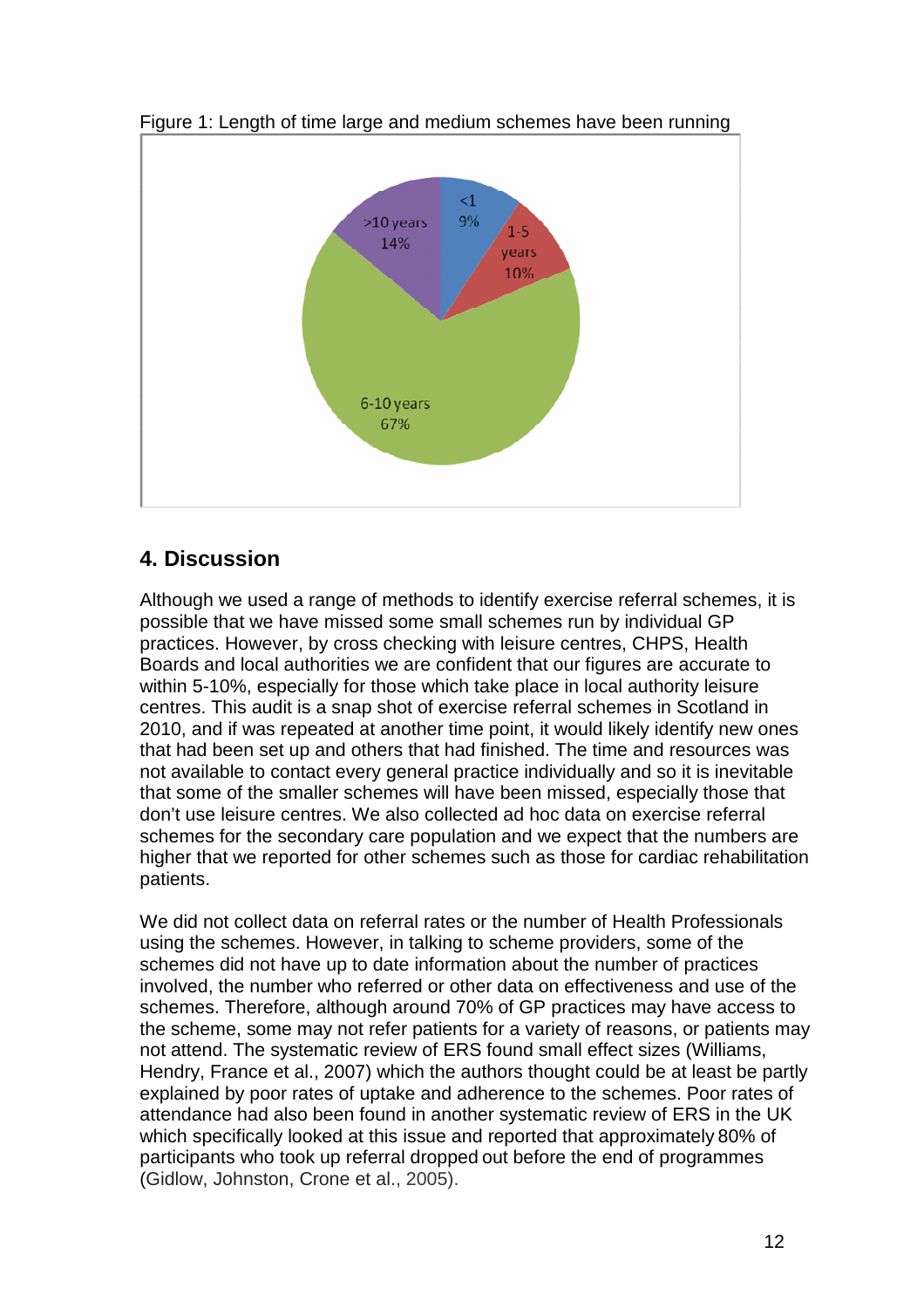In this audit we did not evaluate or map how closely the existing schemes followed the recommended quality guidelines outlined in Box 1. However, several of the larger schemes did seem to incorporate many aspects of the guidelines, particularly regarding the assessment of the patient (usually by a specialist physical activity facilitator).

## <span id="page-16-0"></span>**5. Conclusions**

Although 49 primary care exercise referral schemes were identified, coverage is not universal and several large geographical areas have no access at all to exercise referral schemes. Three out of the 14 health boards and six out of the 32 local authorities have no formal exercise referral scheme provision. Even though over 70% of GP practices have access to one or more exercise referral schemes, it was not possible through this audit to ascertain the number of GPs who referred onto such schemes, or the number of referred patients who completed and benefited from such schemes.

## <span id="page-16-1"></span>**6. References**

Gidlow C, Johnston LH, Crone D, et al. Attendance of exercise referral schemes in the UK: a systematic review. *Health Educ J 2005;*64:168–86.

NICE (2006) *A rapid review of the effectiveness of ERS to promote physical activity in adults.*

Pickett, K.E. & Pearl, M. 2001. Multilevel analyses of neighbourhood socioeconomic context and health outcomes: a critical review. *Journal of Epidemiology and Community Health* 55: 111-122.

Scottish Executive (2003) *Let's make Scotland more active;* Edinburgh: Scottish **Executive** 

Williams NH, Hendry M, France B, et al*.* Effectiveness of exercise-referral schemes to promote physical activity in adults: systematic review. *Br J Gen Pract*  2007;57:979–86.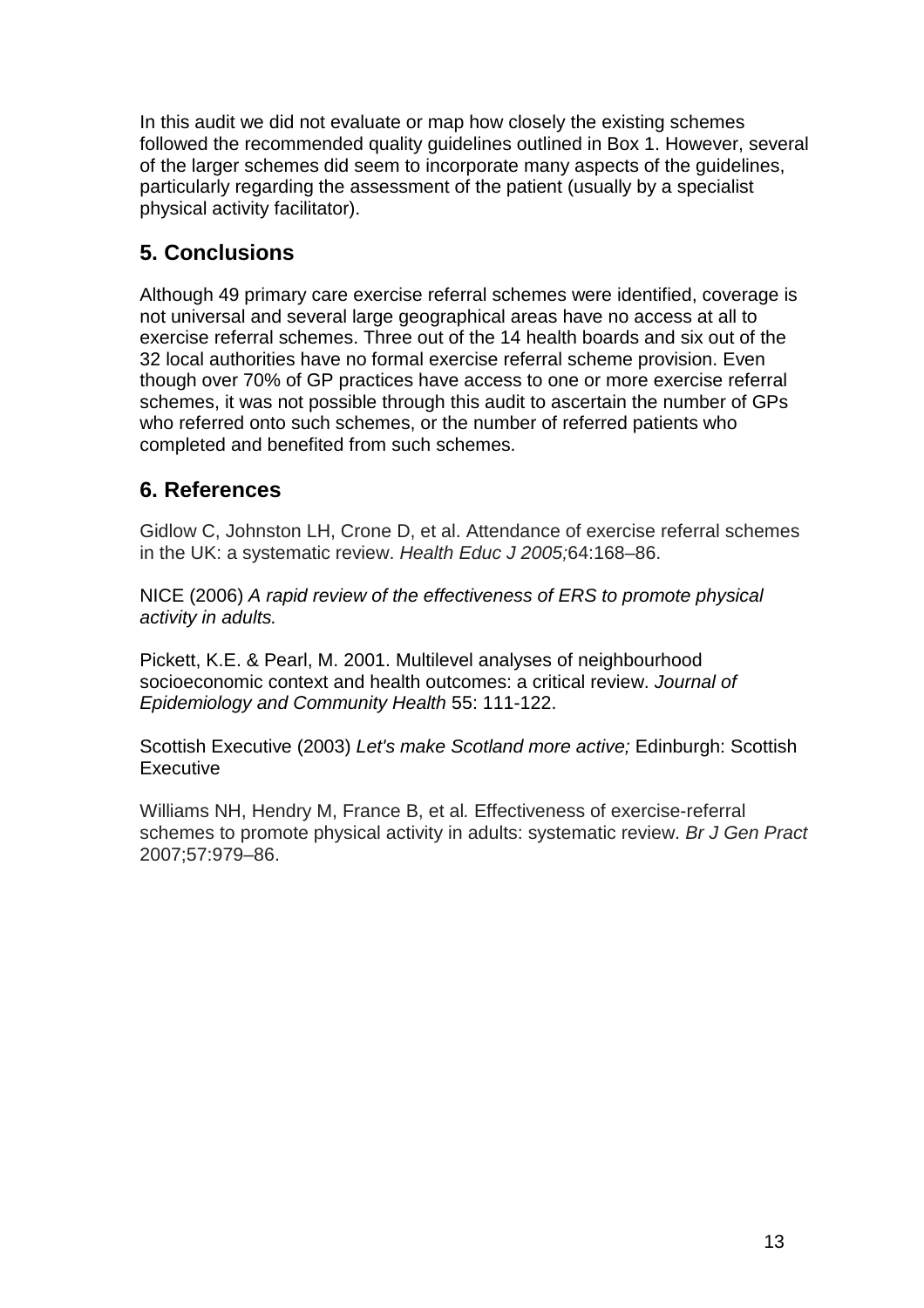# **Appendix**

## **Appendix 1: Names of the schemes in each of the health board areas**

<span id="page-17-1"></span><span id="page-17-0"></span>

| <b>HB</b> area         | Large schemes<br>covering most of<br>whole HB area | <b>Schemes covering LA or several</b><br>towns/cities | Smaller schemes covering one<br>general practice/town/hospital;<br>outdoor referral schemes,<br>targeted schemes | <b>Geographical coverage</b>                                                          |
|------------------------|----------------------------------------------------|-------------------------------------------------------|------------------------------------------------------------------------------------------------------------------|---------------------------------------------------------------------------------------|
| Ayrshire &             |                                                    | Active North Ayrshire                                 |                                                                                                                  | North Ayrshire (including Arran)                                                      |
| Arran                  |                                                    | Activity for Health                                   |                                                                                                                  | South Ayrshire                                                                        |
|                        |                                                    | C.H.I.P Lifestyle Referral Scheme                     |                                                                                                                  | East Ayrshire                                                                         |
|                        |                                                    |                                                       | Walk More Walking Group                                                                                          | Girvan                                                                                |
|                        |                                                    |                                                       | <b>CATCH Walking Group</b>                                                                                       | Kilmarnock & around                                                                   |
| <b>Borders</b>         | None                                               | None                                                  | None                                                                                                             |                                                                                       |
| Dumfries &<br>Galloway |                                                    | East ERS                                              |                                                                                                                  | Annan, Langholm, Dumfries<br>and Sanquhar                                             |
|                        |                                                    | <b>Exercise Referral</b>                              |                                                                                                                  | <b>Stranraer and Newton Stewart</b>                                                   |
|                        |                                                    |                                                       | Better 4 Walking                                                                                                 | Annandale and Eskdale                                                                 |
|                        |                                                    |                                                       | <b>Galloway Strollers</b>                                                                                        | Stranraer, Wigtown                                                                    |
| <b>Fife</b>            |                                                    | Fife Sports Institute Referrals<br>Programme          |                                                                                                                  | Some areas of Fife                                                                    |
|                        |                                                    |                                                       | Fife cardiac Rehab Scheme                                                                                        | Parts of Fife                                                                         |
|                        |                                                    |                                                       | <b>Bums off Seats</b>                                                                                            | LA area                                                                               |
| <b>Forth Valley</b>    |                                                    | <b>Active Forth</b>                                   |                                                                                                                  | Majority of the Falkirk LA area, with centres<br>in Grangemouth, Bo'ness and Falkirk. |
|                        |                                                    |                                                       | Pedal 4th (secondary care)                                                                                       | Larbert and surrounding areas                                                         |
|                        |                                                    |                                                       | <b>Active Stirling</b>                                                                                           | Stirling Council area                                                                 |
|                        |                                                    |                                                       | Walk About the Park                                                                                              | Callander                                                                             |
|                        |                                                    |                                                       | Peace of Mind Garden                                                                                             | Stirling                                                                              |
| Grampian               |                                                    | Moray Exercise Referral                               |                                                                                                                  | Moray                                                                                 |
|                        |                                                    |                                                       | WalkMoray                                                                                                        | Morav                                                                                 |
|                        |                                                    |                                                       | Cairngorms Walking to Health<br>Project                                                                          | Upper Deeside and Donside*                                                            |
|                        |                                                    |                                                       | <b>Ardach Health Centre</b>                                                                                      | <b>Buckie</b>                                                                         |
|                        |                                                    |                                                       | <b>ERS</b> scheme                                                                                                | Banff/McDuff                                                                          |
|                        |                                                    |                                                       | Cardiac Rehab                                                                                                    | Grampian area                                                                         |
|                        | Live Active                                        |                                                       |                                                                                                                  | Glasgow City, East Dunbartonshire, West                                               |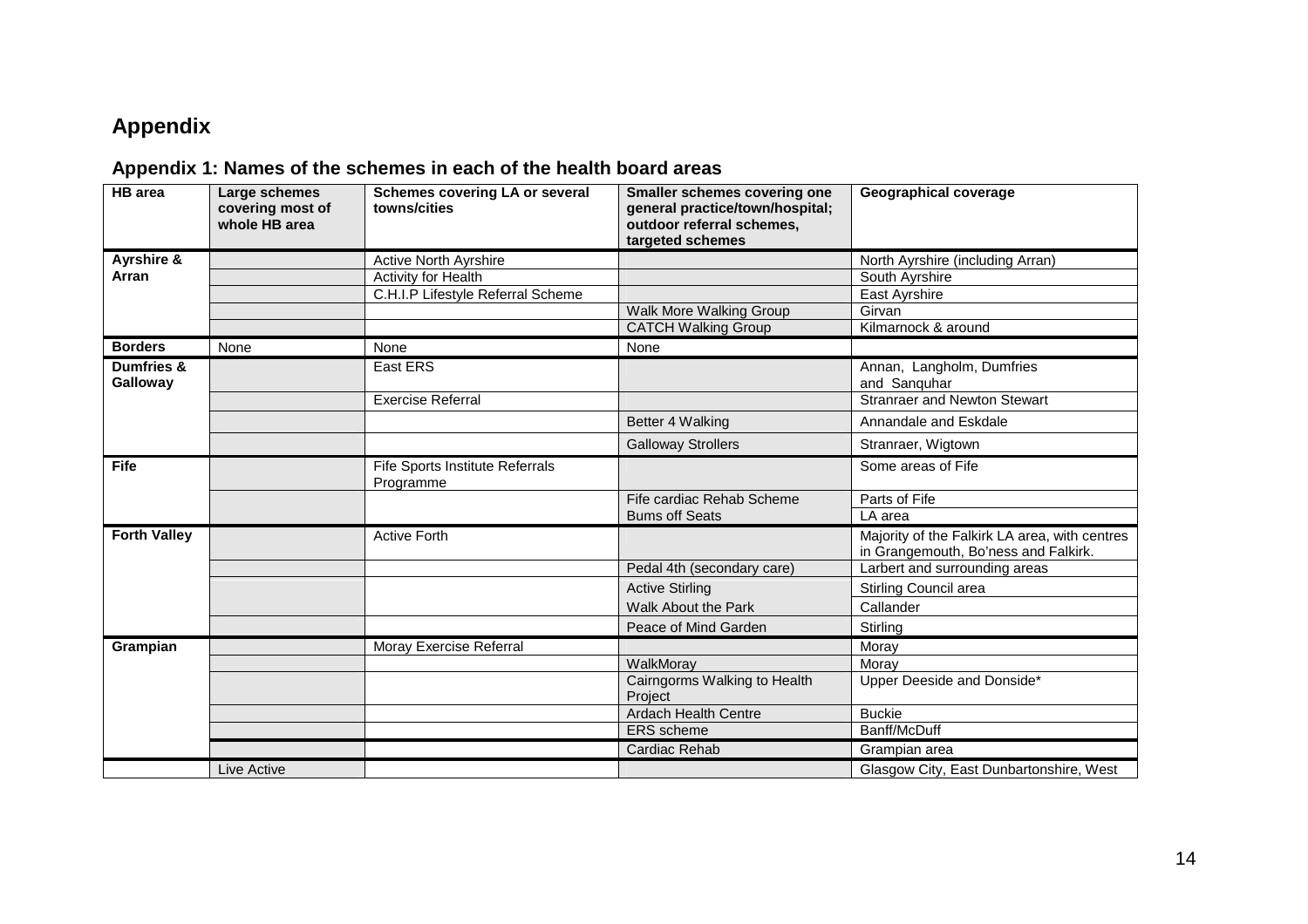| <b>HB</b> area | Large schemes<br>covering most of<br>whole HB area | <b>Schemes covering LA or several</b><br>towns/cities | <b>Smaller schemes covering one</b><br>general practice/town/hospital;<br>outdoor referral schemes,<br>targeted schemes | <b>Geographical coverage</b>                                                                                                              |
|----------------|----------------------------------------------------|-------------------------------------------------------|-------------------------------------------------------------------------------------------------------------------------|-------------------------------------------------------------------------------------------------------------------------------------------|
| <b>Greater</b> |                                                    |                                                       |                                                                                                                         | Dunbartonshire, East Renfrewshire,                                                                                                        |
| Glasgow &      |                                                    |                                                       |                                                                                                                         | Renfrewshire, Inverclyde                                                                                                                  |
| Clyde          |                                                    |                                                       | <b>Maryhill Allotment Group</b>                                                                                         | Maryhill, Glasgow                                                                                                                         |
|                |                                                    |                                                       | Renfrewshire walking network                                                                                            | Renfrewshire                                                                                                                              |
|                |                                                    |                                                       | The Coach House Trust                                                                                                   | Kelvinbridge, Knightswood, Yorkhill                                                                                                       |
|                |                                                    |                                                       | Acorn Project (secondary care)                                                                                          | Leverndale Hospital, Glasgow                                                                                                              |
|                |                                                    |                                                       | Branching out (secondary and<br>tertiary care)                                                                          | Glasgow City, East Dunbartonshire, West<br>Dunbartonshire, East Renfrewshire,<br>Renfrewshire, Inverclyde                                 |
|                |                                                    | Argyll Active                                         |                                                                                                                         | Bute, Islay, Helensburgh, Dunoon, Oban,<br>Campbelltown                                                                                   |
|                |                                                    |                                                       | Aquacare                                                                                                                | Islay                                                                                                                                     |
| Highland       |                                                    |                                                       | <b>ERS</b>                                                                                                              | Invergordon                                                                                                                               |
|                |                                                    |                                                       | <b>ERS</b>                                                                                                              | Alness                                                                                                                                    |
|                |                                                    |                                                       | Restart                                                                                                                 | Kyle of Lochalsh                                                                                                                          |
|                |                                                    |                                                       | Fitness referral scheme                                                                                                 | Mallaig                                                                                                                                   |
|                |                                                    |                                                       | <b>Fresh Start</b>                                                                                                      | Oban                                                                                                                                      |
|                |                                                    |                                                       | Cairngorms Walking to Health<br>Project                                                                                 | Cairngorms and Upper Deeside and<br>Donside*                                                                                              |
|                |                                                    |                                                       | <b>Blarbuie Woodland Enterprise</b><br>(secondary care)                                                                 | Argyll and Bute Hospital                                                                                                                  |
| Lanarkshire    |                                                    | <b>Get Active</b>                                     |                                                                                                                         | North Lanarkshire                                                                                                                         |
|                |                                                    | <b>Healthy Valleys</b>                                |                                                                                                                         | Rural South Lanarkshire (Villages of<br>Rigside, Douglas, Glespin, Coalburn,<br>Douglas Water, Lesmahagow, Blackwood<br>and Kirkmuirhill) |
|                |                                                    | East Kilbride GP exercise referral<br>scheme 'Leg It' |                                                                                                                         | East Kilbride & Strathaven                                                                                                                |
|                |                                                    | Life Active                                           |                                                                                                                         | South Lanarkshire- Cambuslang and<br>Rutherglen                                                                                           |
|                |                                                    |                                                       | Motherwell Health Centre (females<br>only)                                                                              | Motherwell                                                                                                                                |
|                |                                                    | Healthy Active Minds (mental health)                  |                                                                                                                         | Edinburgh LA area                                                                                                                         |
| Lothian        |                                                    | Midlothian Healthy Active Choices                     |                                                                                                                         | Midlothian LA area                                                                                                                        |
|                |                                                    | West Lothian ERS (now called First                    |                                                                                                                         | West Lothian LA area                                                                                                                      |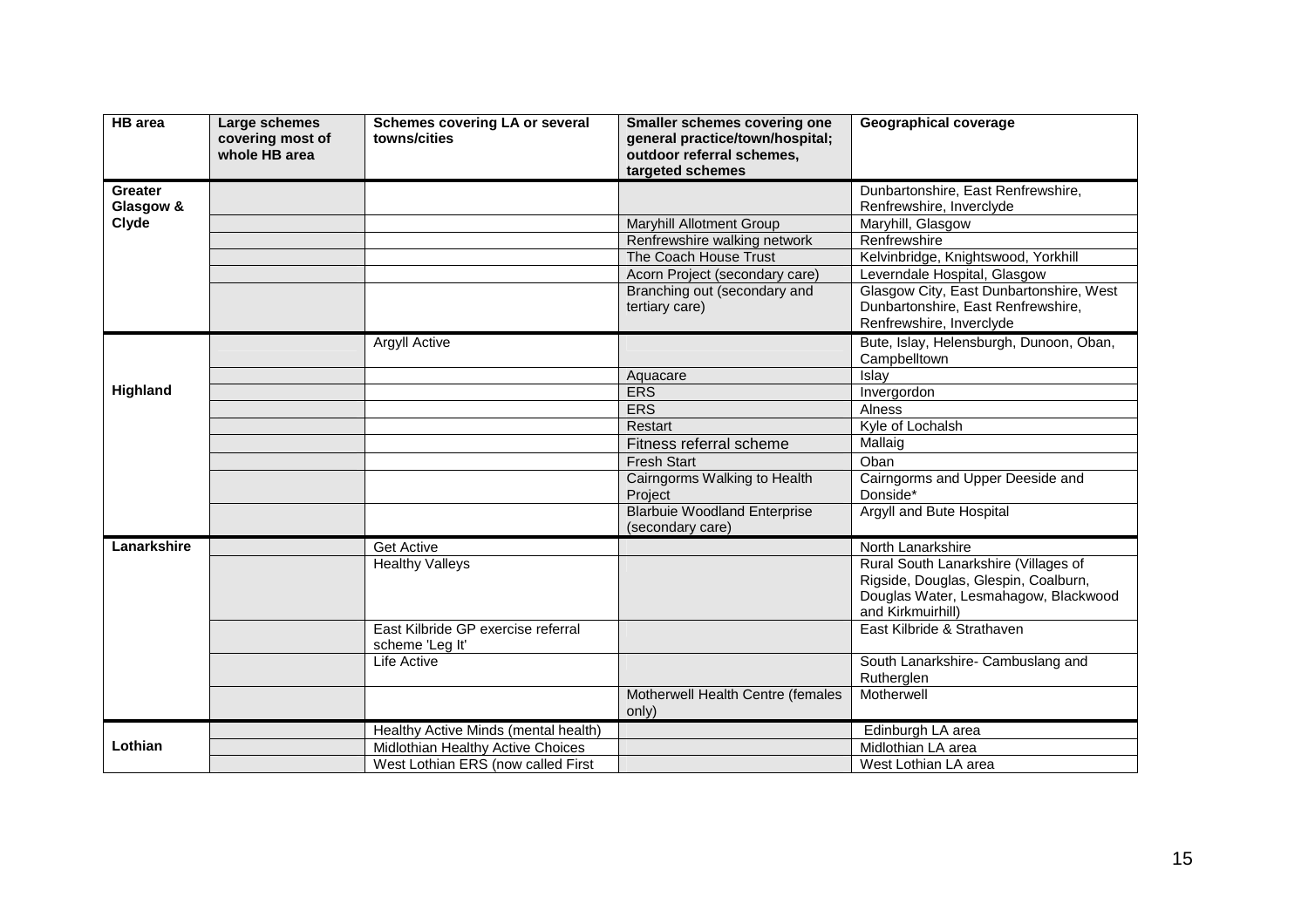| <b>HB</b> area          | Large schemes<br>covering most of<br>whole HB area | <b>Schemes covering LA or several</b><br>towns/cities      | <b>Smaller schemes covering one</b><br>general practice/town/hospital;<br>outdoor referral schemes,<br>targeted schemes | <b>Geographical coverage</b>                                                                                                                                         |
|-------------------------|----------------------------------------------------|------------------------------------------------------------|-------------------------------------------------------------------------------------------------------------------------|----------------------------------------------------------------------------------------------------------------------------------------------------------------------|
|                         |                                                    | Steps to Health and Wellbeing)                             |                                                                                                                         |                                                                                                                                                                      |
|                         |                                                    |                                                            | Healthy Active Mums (post natal<br>depression)                                                                          | Edinburgh LA area                                                                                                                                                    |
|                         |                                                    |                                                            | <b>Exercise After Stroke</b>                                                                                            | Parts of Edinburgh                                                                                                                                                   |
|                         |                                                    |                                                            | Lifestyle Management for people<br>with COPD (physio referral)                                                          | Edinburgh LA area                                                                                                                                                    |
| Lothian                 |                                                    |                                                            | Low Back Pain Exercise Referral<br>(physio referral)                                                                    | Dunbar, East Linton, Cockburnspath, North<br>Berwick, Haddington                                                                                                     |
| (cont)                  |                                                    |                                                            | <b>Health All Round</b>                                                                                                 | Gorgie/Dalry                                                                                                                                                         |
|                         |                                                    |                                                            | <b>Youth Exercise Referral</b><br>Programme (referral by<br>Occupational Therapy)                                       | Royal Hospital for Sick Kids                                                                                                                                         |
|                         |                                                    |                                                            | Move It Project                                                                                                         | North West Edinburgh (Muirhouse, Pilton,<br>Drylaw)                                                                                                                  |
|                         |                                                    |                                                            | South Edinburgh Strollers                                                                                               | South Edinburgh                                                                                                                                                      |
|                         |                                                    |                                                            | East Lothian Cardiac rehab                                                                                              | All of East Lothian                                                                                                                                                  |
|                         |                                                    |                                                            | Healthy Moves exercise referral<br>scheme                                                                               | South West Edinburgh (Wester Hailes,<br>Sighthill, Broomhouse areas)                                                                                                 |
|                         |                                                    |                                                            | <b>CHANGES Wellbeing Walks</b>                                                                                          | Musselburgh & Haddington                                                                                                                                             |
| <b>Orkney</b>           | None                                               | None                                                       | None                                                                                                                    |                                                                                                                                                                      |
| <b>Shetland</b>         | None                                               | None                                                       | None                                                                                                                    |                                                                                                                                                                      |
| <b>Tayside</b>          |                                                    | Angus Exercise Referral Programme                          |                                                                                                                         | Brechin, Montrose, Forfar, Kirrimuir,<br>Arbroath and Carnoustie                                                                                                     |
|                         |                                                    | Active for Life - Dundee ERS                               |                                                                                                                         | Dundee                                                                                                                                                               |
|                         |                                                    | Perth & Kinross Leisure Activity<br><b>Referral Scheme</b> |                                                                                                                         | Perth, Crieff, Kinross, Pitlochry and<br>Aberfeldy. New provision will be developed<br>in Coupar Angus and Blairgowrie between<br>September 2009 and September 2010. |
|                         |                                                    |                                                            | Gateway Enterprises. Walled<br>Garden & Wisecraft                                                                       | Perth city & Blairgowrie.                                                                                                                                            |
|                         |                                                    |                                                            | The Brae Riding Ability Centre                                                                                          | Dundee and surrounds                                                                                                                                                 |
| Western<br><b>Isles</b> | Spring Back to Health<br>(although about to        |                                                            |                                                                                                                         | Stornoway, Lewis & the Uists (not available<br>in Barra but will be soon).                                                                                           |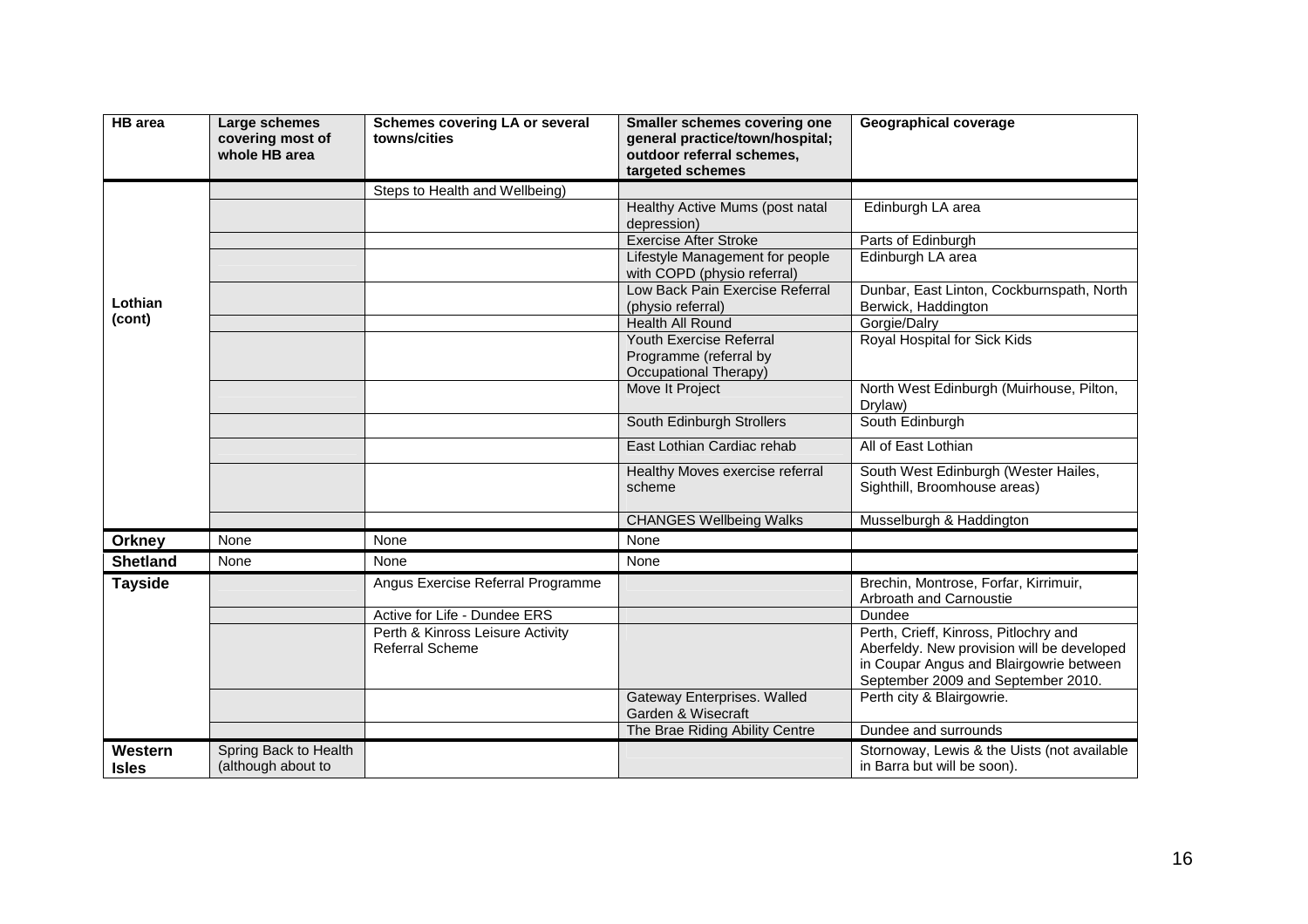| <b>HB</b> area | Large schemes<br>covering most of<br>whole HB area | Schemes covering LA or several<br>towns/cities | Smaller schemes covering one<br>qeneral practice/town/hospital;<br>outdoor referral schemes,<br>targeted schemes | Geographical coverage  |
|----------------|----------------------------------------------------|------------------------------------------------|------------------------------------------------------------------------------------------------------------------|------------------------|
|                | rebrand)                                           |                                                |                                                                                                                  |                        |
|                |                                                    |                                                | Walk On Hebrides                                                                                                 | Parts of Western Isles |

\*Single scheme where geographical coverage crosses two HB and two LA areas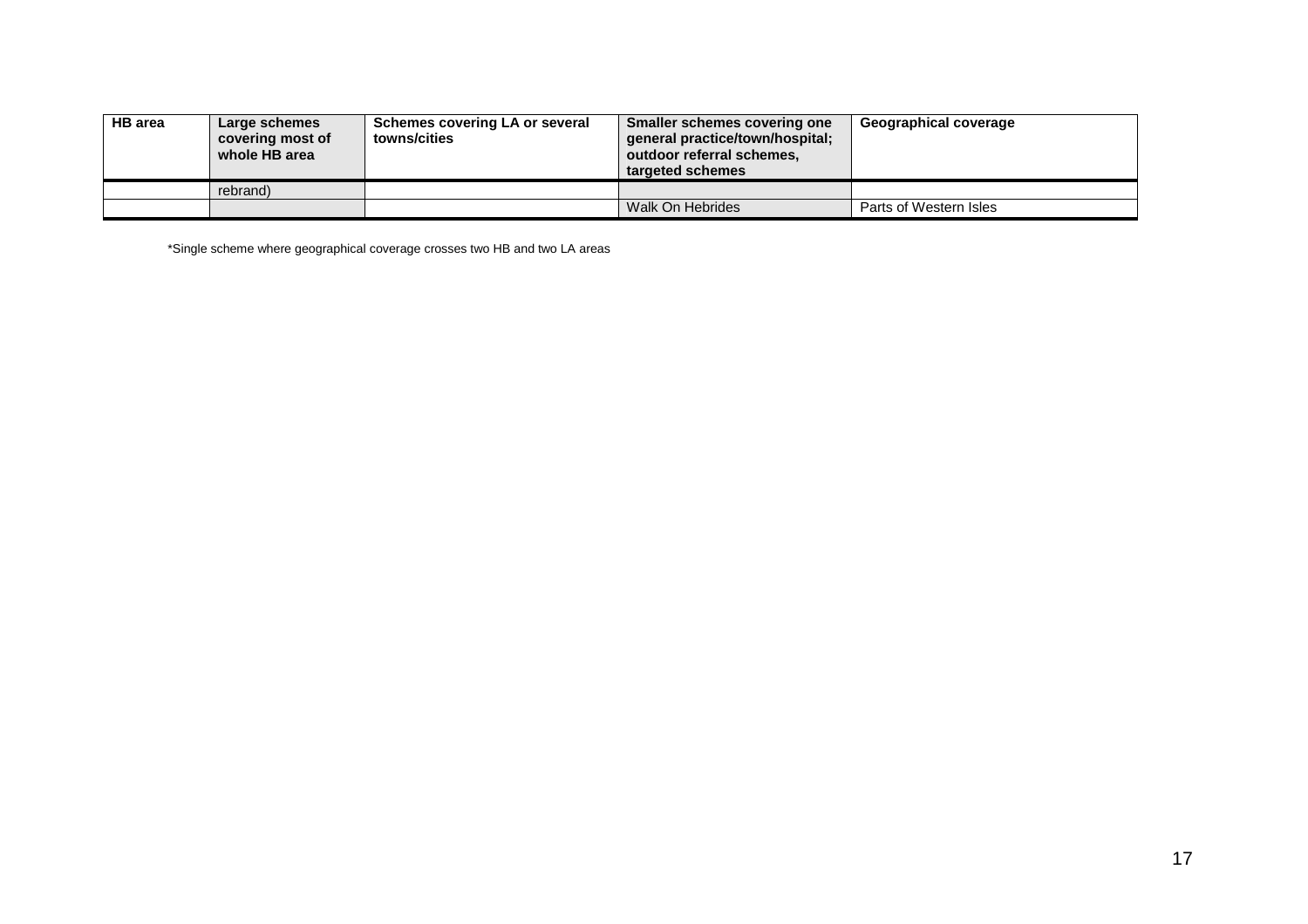| <b>Local authority</b> | Name of Scheme(s) (those in<br>italics are targeted and/or<br>outdoor schemes)                                                                                                                                                                                                                                        | <b>Geographical coverage</b>                                                                                                                       |
|------------------------|-----------------------------------------------------------------------------------------------------------------------------------------------------------------------------------------------------------------------------------------------------------------------------------------------------------------------|----------------------------------------------------------------------------------------------------------------------------------------------------|
| 1 Aberdeen City        | Cardiac rehab only                                                                                                                                                                                                                                                                                                    | Aberdeenshire                                                                                                                                      |
| 2 Aberdeenshire        | <b>ERS</b><br>Cardiac rehab only<br>Cairngorms Walking to Health<br>Project                                                                                                                                                                                                                                           | <b>Banff and Macduff</b><br>Aberdeenshire<br>Deeside                                                                                               |
| 3 Angus                | Angus Exercise Referral<br>Programme                                                                                                                                                                                                                                                                                  | Brechin, Montrose, Forfar,<br>Kirrimuir, Arbroath and<br>Carnoustie                                                                                |
| 4 Argyll & Bute        | Argyll Active<br>Aquacare<br>Freshstart<br><b>Blarbuie Woodland</b>                                                                                                                                                                                                                                                   | Bute, Islay, Helensburgh,<br>Dunoon, Oban,<br>Campbelltown<br>Argyll and Bute Hospital,<br>Lochgilphead                                            |
| 5 Clackmannanshire     | Pedal $4^{th}$                                                                                                                                                                                                                                                                                                        | Forth Valley                                                                                                                                       |
| 6 Dumfries & Galloway  | <b>Prescription for Health</b><br><b>ERS</b><br><b>Galloway Strollers</b>                                                                                                                                                                                                                                             | Stranraer, Newton Stewart,<br>Annan, Langholm, Dumfries<br>and Sanquhar<br>Stranraer, Wigtown                                                      |
|                        | <b>Better for Walking</b>                                                                                                                                                                                                                                                                                             | Annandale and Eskdale                                                                                                                              |
| 7 Dundee City          | Active for Life<br>The Brae Riding Ability Centre                                                                                                                                                                                                                                                                     | LA area<br>Dundee and surrounds                                                                                                                    |
| 8 East Ayrshire        | C.H.I.P Lifestyle Referral Scheme<br>CATCH walking group                                                                                                                                                                                                                                                              | LA area<br>Kilmarnock                                                                                                                              |
| 9 East Dunbartonshire  | Live Active<br><b>Branching out</b>                                                                                                                                                                                                                                                                                   | LA area<br>LA Area                                                                                                                                 |
| 10 East Lothian        | Low Back Pain ERS<br>Cardiac rehab<br><b>CHANGES Health Walks</b>                                                                                                                                                                                                                                                     | East Lothian<br>East Lothian<br>Musselburgh, Haddington                                                                                            |
| 11 East Renfrewshire   | Live Active<br><b>Branching out</b>                                                                                                                                                                                                                                                                                   | LA area<br>LA Area                                                                                                                                 |
| 12 Edinburgh, City of  | <b>Healthy Active Minds</b><br><b>Healthy Active mums</b><br><b>Exercise After Stroke</b><br>Lifestyle Management for people<br>with COPD<br>Healthy Moves exercise referral<br>scheme<br>Move It Project<br>Youth Exercise Referral<br>Programme & Get Going<br><b>Health All Round</b><br>South Edinburgh Strollers | LA area<br>LA area<br>Parts of LA<br>Parts of LA<br>SW Edinburgh<br>North West Edinburgh<br>Sick Kid's Hospital<br>Gorgie/Dalry<br>South Edinburgh |
| 13 Eilean Siar         | Spring Back to Health<br><b>Walk on Hebrides</b>                                                                                                                                                                                                                                                                      | LA area (not Barra)<br>Parts of Western Isles                                                                                                      |
| 14 Falkirk             | <b>Active Forth</b>                                                                                                                                                                                                                                                                                                   | LA area                                                                                                                                            |
| 15 Fife                | Fife Sports Institutes Referral<br>Programme<br>Fife Cardiac Rehab Programme                                                                                                                                                                                                                                          | Parts of Fife<br>Parts of Fife                                                                                                                     |
|                        | <b>Bums off Seats</b>                                                                                                                                                                                                                                                                                                 | LA area                                                                                                                                            |
| 16 Glasgow City        | Live Active<br><b>Branching out</b>                                                                                                                                                                                                                                                                                   | LA area<br>LA Area                                                                                                                                 |

## <span id="page-21-0"></span>**Appendix 2: Schemes involving leisure centres by LA area**